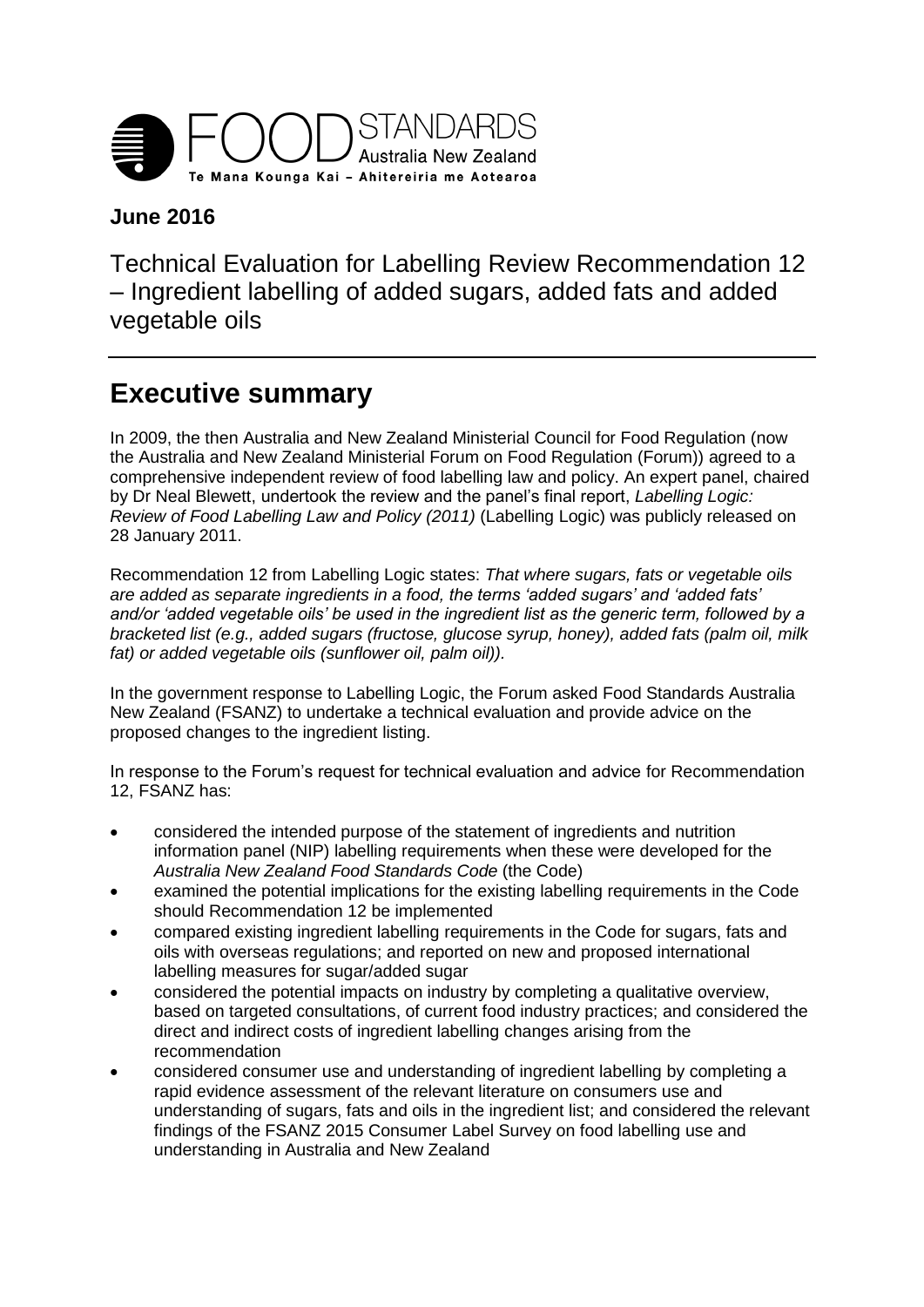considered stakeholder views by undertaking targeted consultation with industry and public health and consumer representatives; and reporting on stakeholder views expressed through public campaigns.

Overall, the main objective was to provide an analysis of whether the terms 'added sugars', 'added fats' and/or 'added vegetable oils' when used in the ingredient list and followed by bracketed lists of sugars, fats and/or vegetable oils that are added as separate ingredients, would further assist consumer understanding, and use of food label information, in support of food choices consistent with dietary guidelines.

The key findings from this analysis of Recommendation 12 are as follows:

- Historically, the intended purpose of ingredient labelling is to provide adequate information about the ingredients in a food to enable consumers to make informed choices. While the order of the statement of ingredients provides an indication of the contribution of an ingredient to a food based on its ingoing weight, the amount it contributes is not quantified. It is therefore limited in its application and functionality in regard to supporting food choices consistent with dietary guidelines. On the other hand, the NIP provides quantified nutritional information to assist consumers make decisions about dietary intakes of nutrients (e.g. sugars and fat) or energy, and to compare the nutritional content of food products.
- A number of complex issues and implications associated with the existing labelling requirements in the Code have been identified which would need to be fully assessed should Recommendation 12 be considered further. Some of these could have significant impacts on various stakeholders which would need to be considered. Given these complex issues and potential impacts, FSANZ considers that changes arising from the recommendation would likely be difficult to implement.
- FSANZ is not aware of any mandatory overseas regulations that currently require sugars, fats or vegetable oil ingredients to be identified as 'added' or to be grouped together in the ingredient list. However, various requirements exist in the United States (US), European Union and Canada for the specific naming of fats and oils ingredients, and Health Canada is proposing to group sugars-based ingredients in the ingredient list under the common name 'sugar'. While not associated with ingredient labelling, the US has recently introduced a new rule requiring nutrition labelling of added sugar, and a Bill was presented in the United Kingdom (UK) proposing to mandate a separate statement for sugar content (as teaspoons of sugar). The outcome of the Canadian proposal, and the effectiveness of each of these labelling measures, are not yet known.
- In targeted consultation, food manufacturing representatives considered that the changes arising from the recommendation would significantly impact the production and labelling of all processed foods containing sugars, fats and vegetable oil ingredients. Due to data limitations, a more definitive analysis cannot be made at this time, especially on the magnitude of costs to industry on production and labelling of products.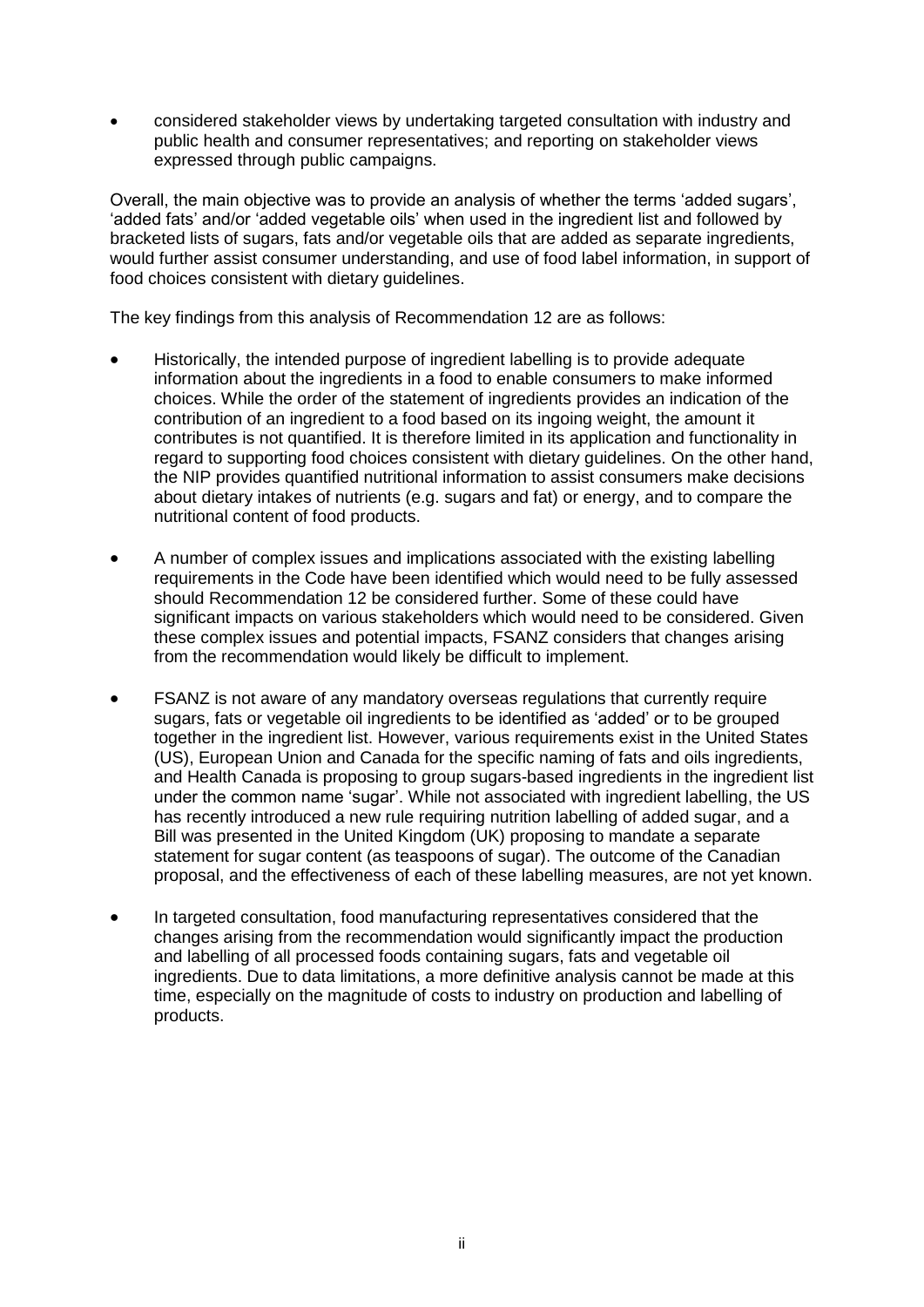- Grouping added sugars and added fats/vegetable oils as proposed by the recommendation would likely assist consumers who are interested in these ingredients or wish to avoid these ingredients. The moderate levels of believability, trustworthiness, subjective understanding and personal relevance shown in the FSANZ 2015 Consumer Label Survey suggests there is a solid basis from which to enhance consumer evaluations of the statement of ingredients. The association of the use of the ingredient list in the current format (in accordance with the current Code) with incorrect choices with respect to sugar suggests more investigation is needed. In particular, detailed experiments that include the possible changes to the ingredient list should be undertaken to protect against unintended consequences. The mock packages used as stimuli in the FSANZ 2015 Consumer Label Survey did not show optional information such as the Daily Intake Guide, Health Star Rating, or nutrition content or health claims. Further research is required to determine how the presence of the various optional label elements influence consumer use of mandatory label elements such as the statement of ingredients.
- In conclusion, there is limited evidence about the impact of grouping added sugars, fats and vegetable oils on consumer behaviour. The information that is available suggests that this labelling would likely assist consumers, who are interested in, or seeking to avoid, these ingredients. However, further consumer research should be undertaken to consider any unintended consequences and to determine the influence of other label elements, such as the voluntary Health Star Rating label which is currently being implemented in Australia and New Zealand. Furthermore, FSANZ notes that there may be other options in respect of both sugar and fat/vegetable oil labelling that could be considered for Australia and New Zealand. However, consideration of mandating the ingredient labelling changes proposed by the recommendation or any other options for changes to the labelling of sugar and fats/vegetable oils would require further analysis, including consideration of the costs and expected benefits.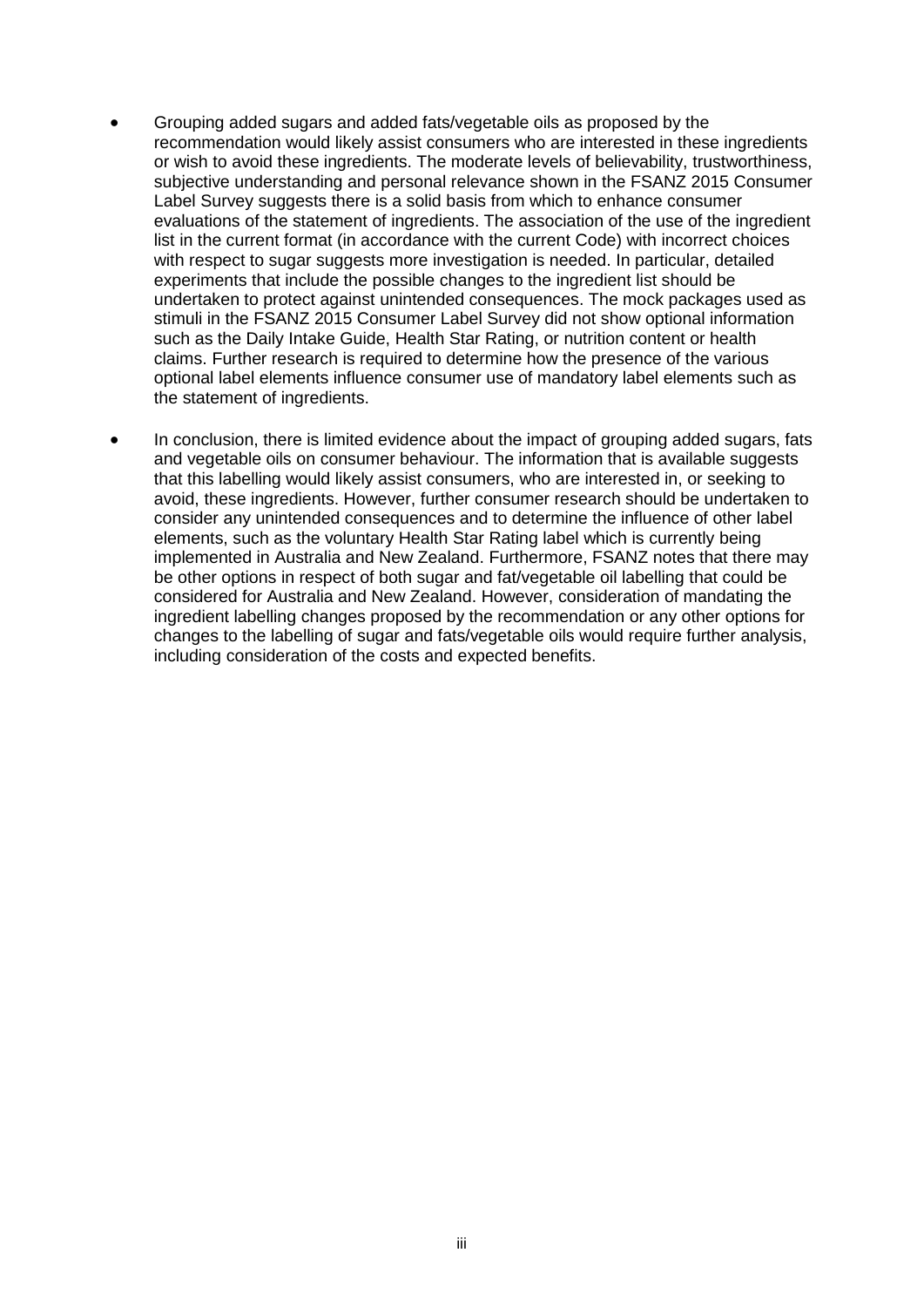## Table of Contents

| 1            |                                                                           |  |
|--------------|---------------------------------------------------------------------------|--|
| 1.1          |                                                                           |  |
| 1.2          |                                                                           |  |
| 1.3          |                                                                           |  |
| $\mathbf{2}$ |                                                                           |  |
| 3            | <b>EXISTING INGREDIENT LABELLING REQUIREMENTS IN THE CODE  4</b>          |  |
| 3.1          |                                                                           |  |
| 4            |                                                                           |  |
| 4.1          |                                                                           |  |
| 4.2          | POTENTIAL IMPLICATIONS OF RECOMMENDATION 12 FOR THE CODE  6               |  |
| 4.3          | CURRENT AND PROPOSED INTERNATIONAL LABELLING REQUIREMENTS FOR SUGARS,     |  |
| 44           | QUALITATIVE OVERVIEW OF INDUSTRY PRACTICES AND PRACTICALITIES OF          |  |
| 4.5          |                                                                           |  |
| 4.6          | CONSUMER KNOWLEDGE, ATTITUDES AND BEHAVIOURS RELATING TO SUGARS, FATS AND |  |
| 4.7          |                                                                           |  |
| 4.8          |                                                                           |  |
| 5            |                                                                           |  |
| 6            |                                                                           |  |

#### **Supporting documents**

The following documents used to prepare this Report are available on the FSANZ website at [http://www.foodstandards.gov.au/labellingreview](http://www.foodstandards.gov.au/consumer/labelling/review/pages/default.aspx)

- SD1 Potential implications of Labelling Review Recommendation 12 for the *Australia New Zealand Food Standards Code*
- SD2 Current and proposed international labelling requirements for sugars, fats and oils
- SD3 Qualitative overview of industry practices and practicalities of Labelling Review Recommendation 12
- SD4 Rapid evidence assessment on consumer knowledge, attitudes and behaviours relating to sugars, fats and oils in the ingredient list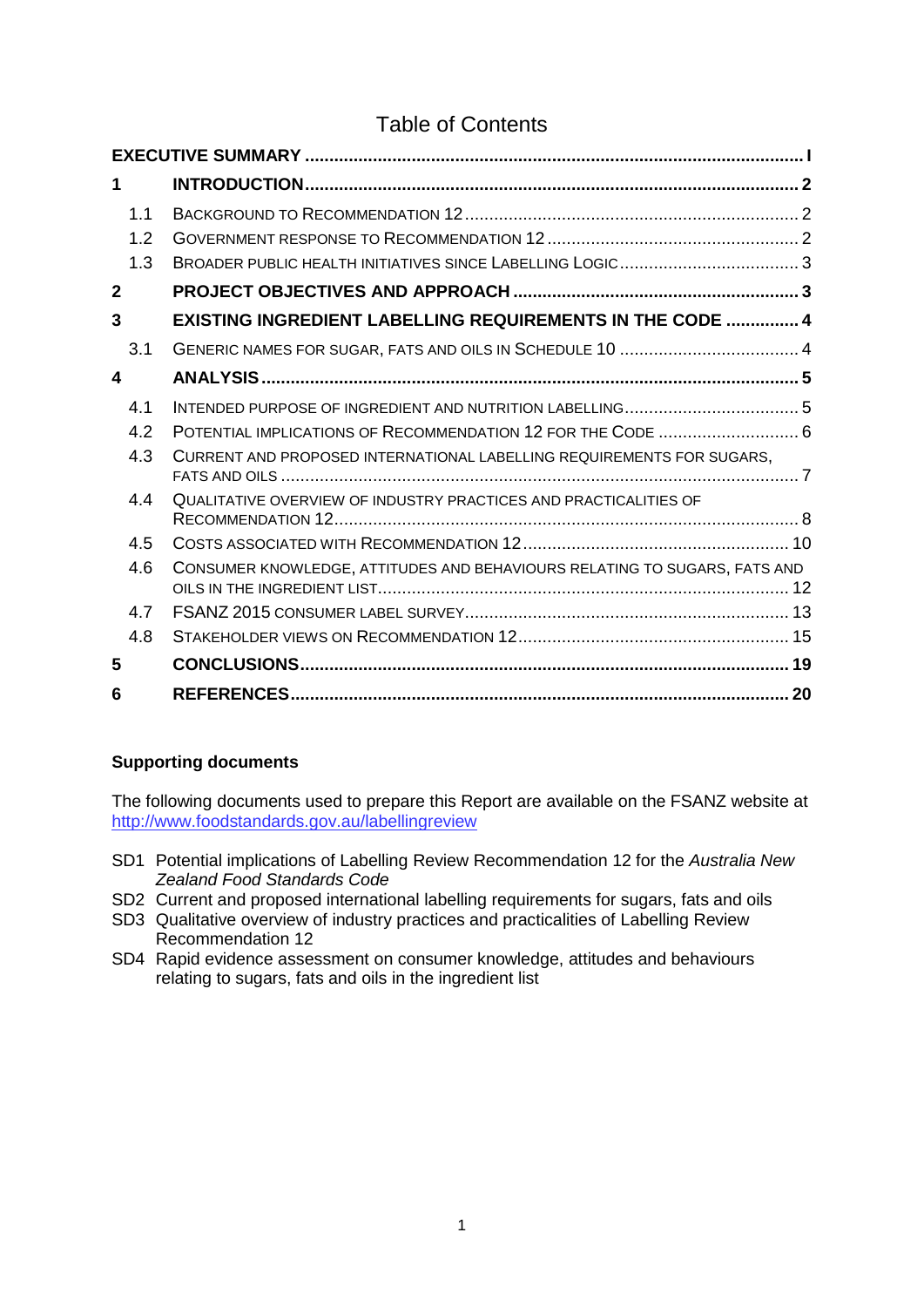## <span id="page-4-0"></span>**1 Introduction**

## <span id="page-4-1"></span>**1.1 Background to Recommendation 12**

In 2009, the then Australia and New Zealand Ministerial Council for Food Regulation (now the Australia and New Zealand Ministerial Forum on Food Regulation (Forum)) agreed to proceed with a comprehensive independent review of food labelling law and policy. An expert panel, chaired by Dr Neal Blewett, AC, undertook the review and the panel's final report, *Labelling Logic: Review of Food Labelling Law and Policy (2011)* (Labelling Logic) (Blewett et al. 2011), was publicly released on 28 January 2011.

Recommendation 12 from Labelling Logic states: *That where sugars, fats or vegetable oils are added as separate ingredients in a food, the terms 'added sugars' and 'added fats' and/or 'added vegetable oils' be used in the ingredient list as the generic term, followed by a bracketed list (e.g., added sugars (fructose, glucose syrup, honey), added fats (palm oil, milk fat) or added vegetable oils (sunflower oil, palm oil)).*

In the Labelling Logic report, the labelling review panel commented that the individual listing of like ingredients (i.e. different sugars and fats) by a variety of terms in the ingredient list appears to cause some consumer confusion. The panel suggested that differences between the requirements for ingredient labelling (where the generic name 'sugar' can be used for sucrose sources and the term 'sugars' is not permitted) and the nutrition information panel (NIP) (where 'sugars' refers to all simple carbohydrates) may compound this confusion.

The panel suggested that the individual listing of like ingredients reduced the opportunity for the consumer to quickly assess the overall nutritional contribution of that ingredient type in the food. The grouping of sugars and fat ingredients was recommended to reflect dietary guidance and maximise the nutrition information impact of the ingredient information.

The generic declaration of 'vegetable oil' was noted by the panel as an issue of particular concern due to the saturated nature of some vegetable oils (e.g. palm oil, coconut oil) and associated health risk. The panel also noted that the informed consumer can refer to information about saturated fat in the NIP.

## <span id="page-4-2"></span>**1.2 Government response to Recommendation 12**

The government response to Labelling Logic considered Recommendation 12 in association with two other recommendations, Recommendations 13 and 14 about NIP declarations for trans fatty acids and dietary fibre respectively.

In response to these recommendations, the Forum commented that food labelling should be clear, comprehensible and effective in communicating information to protect public health and safety and support healthy food choices for consumers. Further, that the proposed changes to labelling requirements are very technical in nature and, as such, require further work to fully investigate and characterise the issues involved.

The Forum requested that FSANZ undertake a technical evaluation and provide advice on the proposed changes to the ingredient listing and NIP. It also commented that advice from FSANZ would assist the Forum in fully considering the expected benefits and cumulative impacts of possible changes to labelling requirements before considering any amendments to the *Australia New Zealand Food Standards Code* (the Code).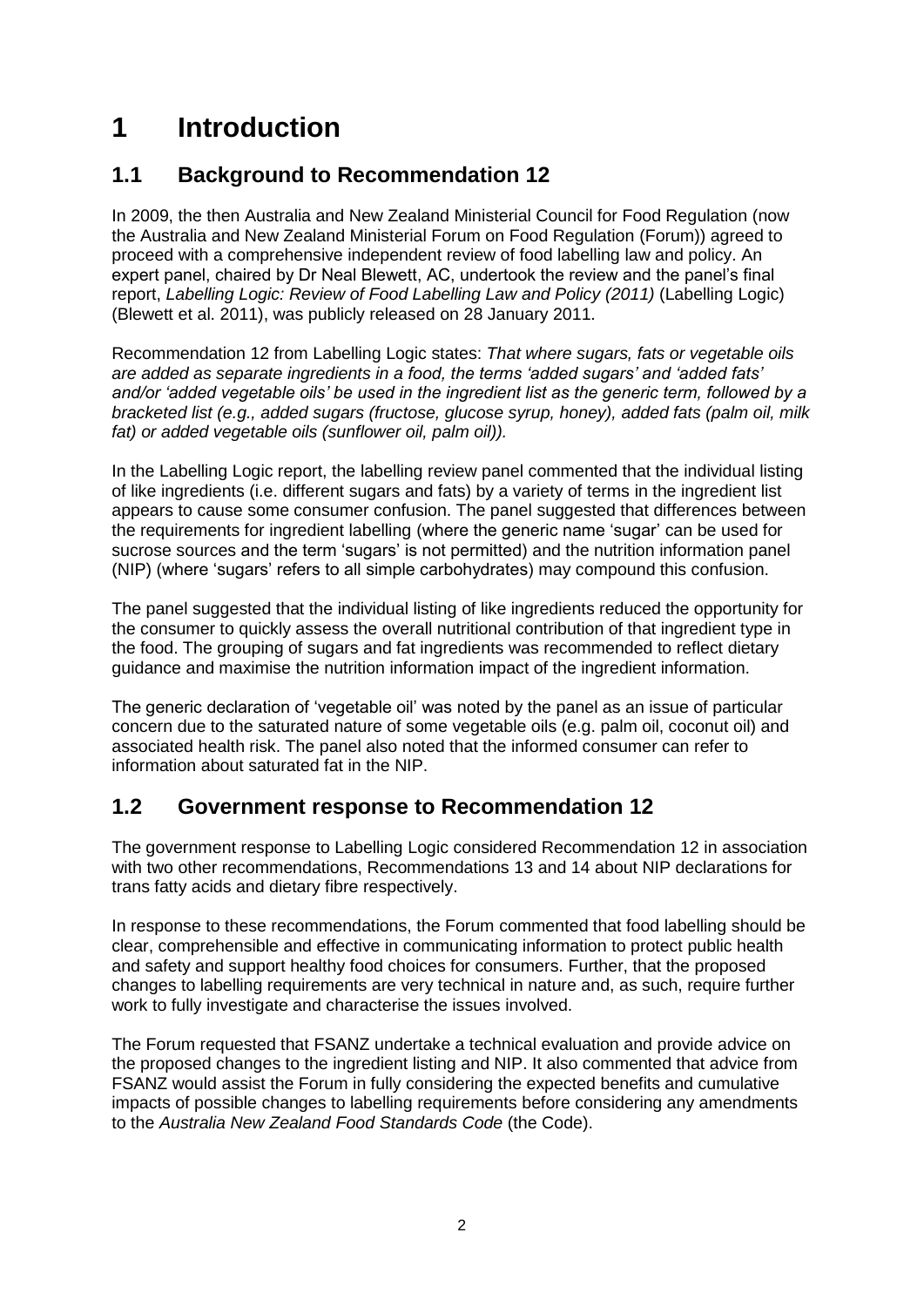However, FSANZ has completed its technical evaluation and advice separately for Recommendations 12, 13 and 14 because of the diverse nature of the specific issues involved for each of the three recommendations. The Forum considered FSANZ's technical evaluation and advice for Recommendation 13 (in January 2015) and Recommendation 14 (in June 2014) and agreed that FSANZ's work on these recommendations is complete. The technical evaluation reports for these recommendations are available on FSANZ's website<sup>1</sup>.

## <span id="page-5-0"></span>**1.3 Broader public health initiatives since Labelling Logic**

A number of public health initiatives have been updated or implemented subsequent to the release of the Labelling Logic report in 2011. The dietary guidelines for both Australia and New Zealand were updated in 2013 and 2015 respectively (NHMRC 2013, Ministry of Health 2015). Additionally, the World Health Organization (WHO) released a guideline on sugars intake for adults and children (WHO 2015).

As a consequence of the labelling review (Recommendation 50), a voluntary front-of-pack Health Star Rating (HSR) system has been developed by Australian state and territory governments and New Zealand Government in collaboration with industry, public health and consumer groups. The HSR system uses stars to rate the overall nutritional profile of packaged foods and will be implemented over five years from June 2014 (Commonwealth of Australia 2014).

# <span id="page-5-1"></span>**2 Project objectives and approach**

The main objective of this project was to provide an analysis of whether the terms 'added sugars', 'added fats' and/or 'added vegetable oils' when used in the ingredient list and followed by bracketed lists of sugars, fats and/or vegetable oils that are added as separate ingredients, would further assist consumer understanding, and use of food label information, in support of food choices consistent with dietary guidelines.

In addressing this objective, FSANZ has:

 $\overline{a}$ 

- considered the historical background and intended purpose of the statement of ingredients (ingredient list) and NIP labelling requirements when these were developed for the Code
- examined the potential implications for the existing labelling requirements in the Code should Recommendation 12 be implemented (refer to SD1)
- compared the existing ingredient labelling requirements in the Code for sugars, fats and oils with current regulations in the European Union (EU), United States (US), Canada and with specifications set out in Codex Alimentarius (Codex); and reported on the labelling measures proposed for sugar in Canada and the United Kingdom (UK), and a new labelling rule for added sugar in the US (refer to SD2)

<sup>1</sup> <http://www.foodstandards.gov.au/consumer/labelling/review/Pages/default.aspx> (Accessed 18 Jan 2016)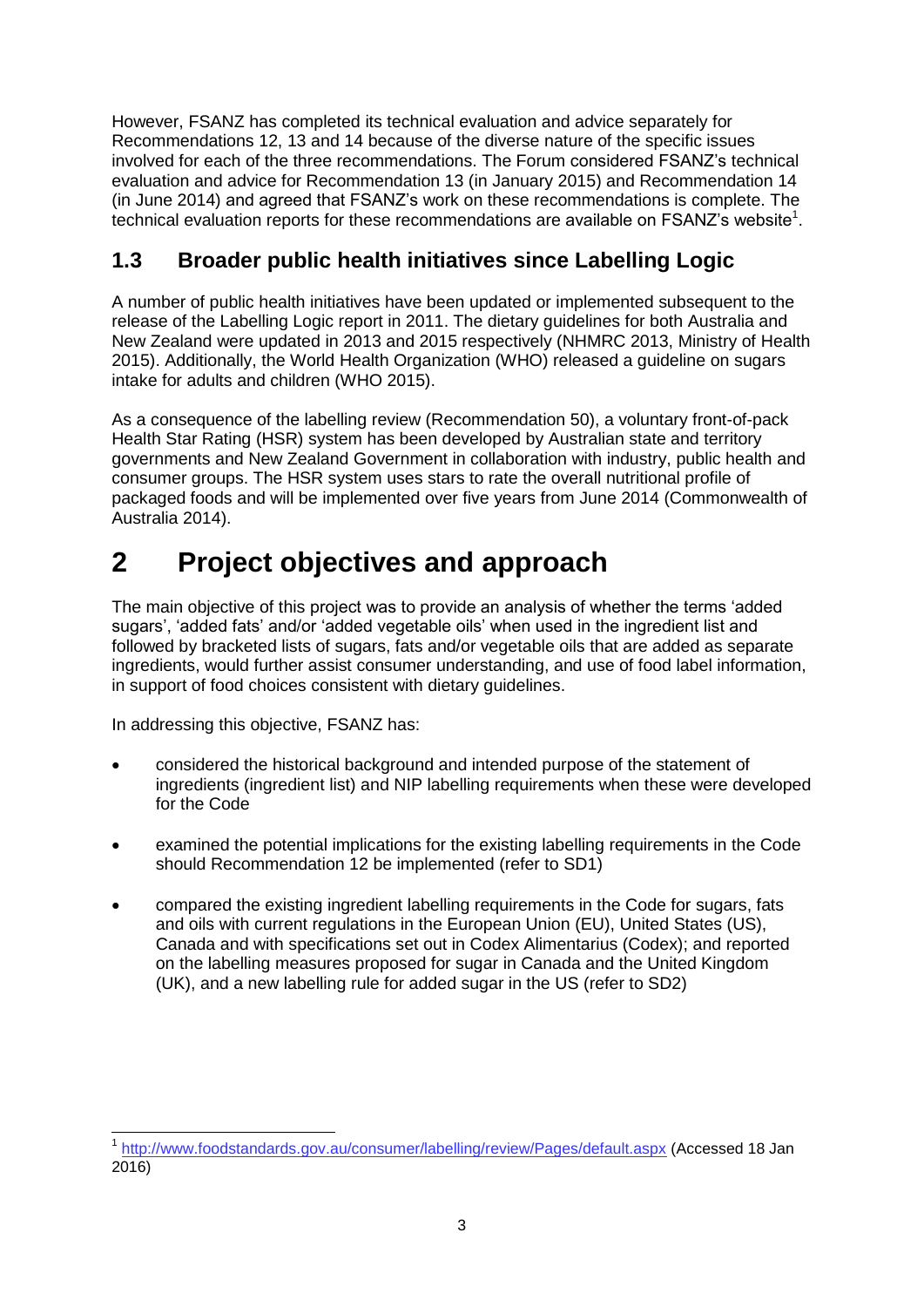- considered the potential impacts on industry should Recommendation 12 be implemented by:
	- completing a qualitative overview, based on targeted consultations, of current food industry practices concerning the use of sugars, fats and vegetable oil ingredients, and the potential impacts and practicalities of Recommendation 12 (refer to SD3)
	- considering the direct and indirect costs of ingredient labelling changes arising from the recommendation
- considered consumer use and understanding of ingredient labelling by:
	- completing a rapid evidence assessment of the relevant literature related to consumers use and understanding of sugars, fats and oils in the ingredient list (refer to SD4)
	- considering the relevant findings of the FSANZ 2015 Consumer Label Survey on food labelling use and understanding in Australia and New Zealand (FSANZ 2016).
- considered stakeholder views about Recommendation 12 by undertaking targeted consultation with industry and public health and consumer representatives; and reporting on stakeholder views expressed through public campaigns.

## <span id="page-6-0"></span>**3 Existing ingredient labelling requirements in the Code**

Standard 1.2.4 (Information requirements – statement of ingredients) sets out the general requirements for providing a statement of ingredients. A statement of ingredients must be provided on most packaged foods (with some exceptions) and must list each ingredient in the food for sale (with exceptions for certain ingredients, such as processing aids).

Each ingredient must be listed in descending order of ingoing weight and identified using any of:

- a name by which the ingredient is commonly known, or
- a name that describes the true nature of the ingredient, or
- a generic name for the ingredient that is specified in Schedule 10 in accordance with any conditions specified in that Schedule.

#### <span id="page-6-1"></span>**3.1 Generic names for sugar, fats and oils in Schedule 10**

In Schedule 10, the generic name 'sugar' may be used in the statement of ingredients to describe:

 white sugar, white refined sugar, caster sugar, castor sugar, loaf sugar, cube sugar, icing sugar, coffee sugar, coffee crystals or raw sugar.

The name 'sugars' is not permitted to be used in a statement of ingredients.

The generic name 'fats' or 'oils' may be used in the ingredient list along with the declaration of the source as either 'animal' or 'vegetable'. However, the specific source name must always be declared where the source of the oil is peanut, sesame or soybeans (depending on the processing of the soybean oil) as they are derived from known food allergens. The specific source of animal fats or oils must also be declared if the food is a dairy product (including ice cream).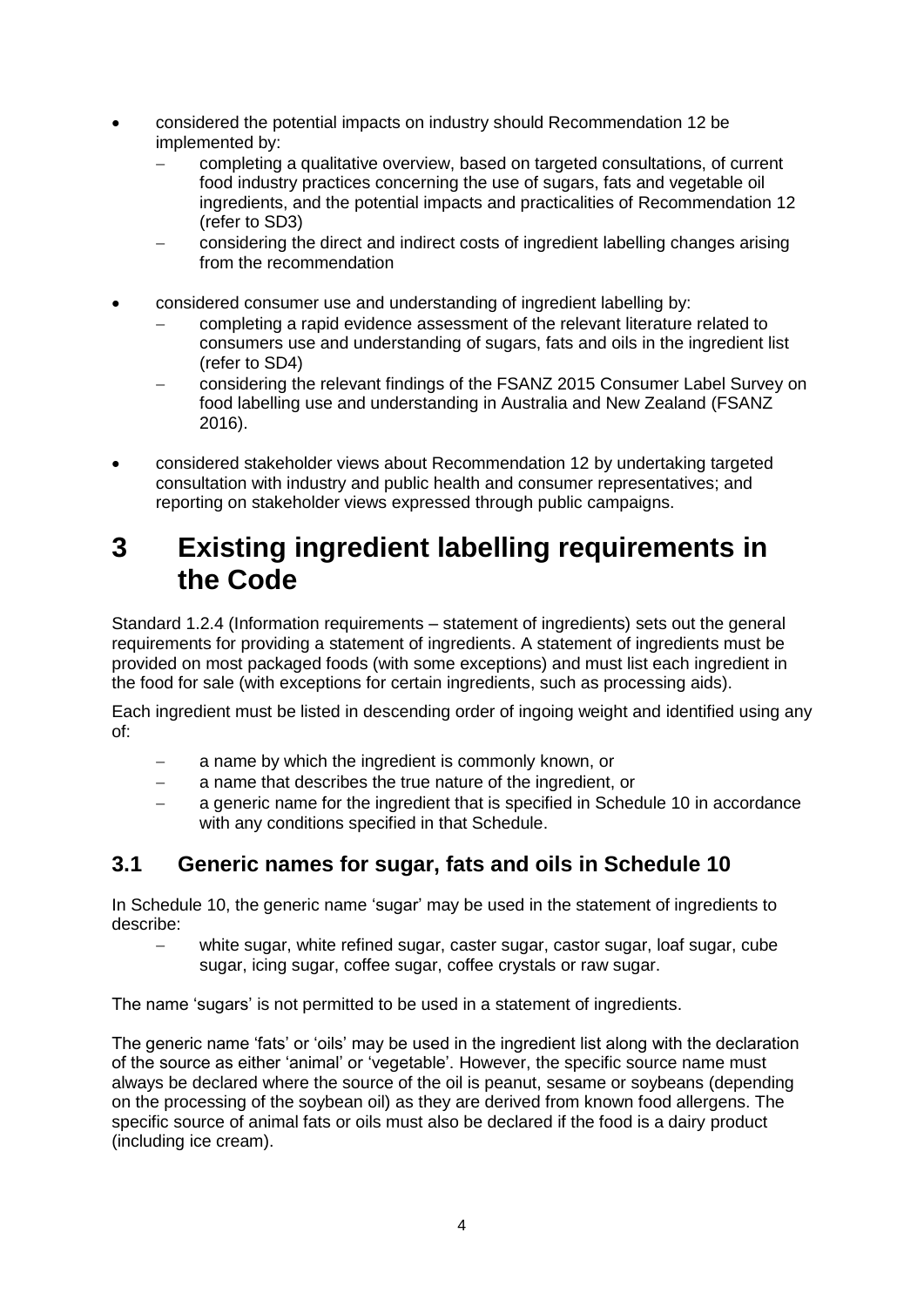There are also some other types of sugars and fat ingredients, including lactose and milk fat, that are currently permitted to be identified in the statement of ingredients using the generic name 'milk solids'.

# <span id="page-7-0"></span>**4 Analysis**

## <span id="page-7-1"></span>**4.1 Intended purpose of ingredient and nutrition labelling**

Given the labelling review panel's reference to dietary guidelines and nutrition information impact for Recommendation 12 (see section 1.1 above), FSANZ has examined the intended purpose of the statement of ingredients and the NIP as currently required by the Code. This has involved an investigation of the intended objectives of these labelling requirements when they were developed for the Code.

#### **4.1.1 Historical background to existing ingredient and nutrition labelling requirements**

The statement of ingredients and NIP labelling requirements were initially developed by FSANZ's predecessor, the Australia New Zealand Food Authority (ANZFA), during the development of the joint Australia New Zealand Code (gazetted in 2000). The following sections discuss the objectives of the development of these labelling requirements.

#### *4.1.1.1 Statement of Ingredients*

In developing ingredient labelling requirements, the objective was to ensure that consumers are provided with relevant and accurate information about the ingredients in food (Commonwealth of Australia 1997; ANZFA 1998). It was considered that ingredient labelling provisions should give rise to labelling information which for consumers does not confuse, for manufacturers does not impose unnecessary costs and which can be enforced by enforcement agencies. Mandatory ingredient labelling was determined to be of benefit to consumers as it provides useful information about the ingredients in a food in a consistent manner which may be used to make an informed choice about the food product.

The objectives for the statement of ingredients labelling requirements therefore align with the second objective for FSANZ in developing or reviewing food regulatory measures in the *Food Standards Australia New Zealand Act 1991* (FSANZ Act), being:

(b) the provision of adequate information relating to food to enable consumers to make informed choices.

In relation to the order of ingredients, it was determined to require ingredients to be listed in descending order of ingoing weight. This means that the ingredient listed first in the statement of ingredients contributes the largest amount to the food and the ingredient listed last contributes the least. The order of ingredients provides an indication of the contribution of an ingredient to a food, however, the amount an ingredient contributes is not quantified. The statement of ingredients is therefore limited in its application and functionality in regard to supporting food choices consistent with dietary guidelines.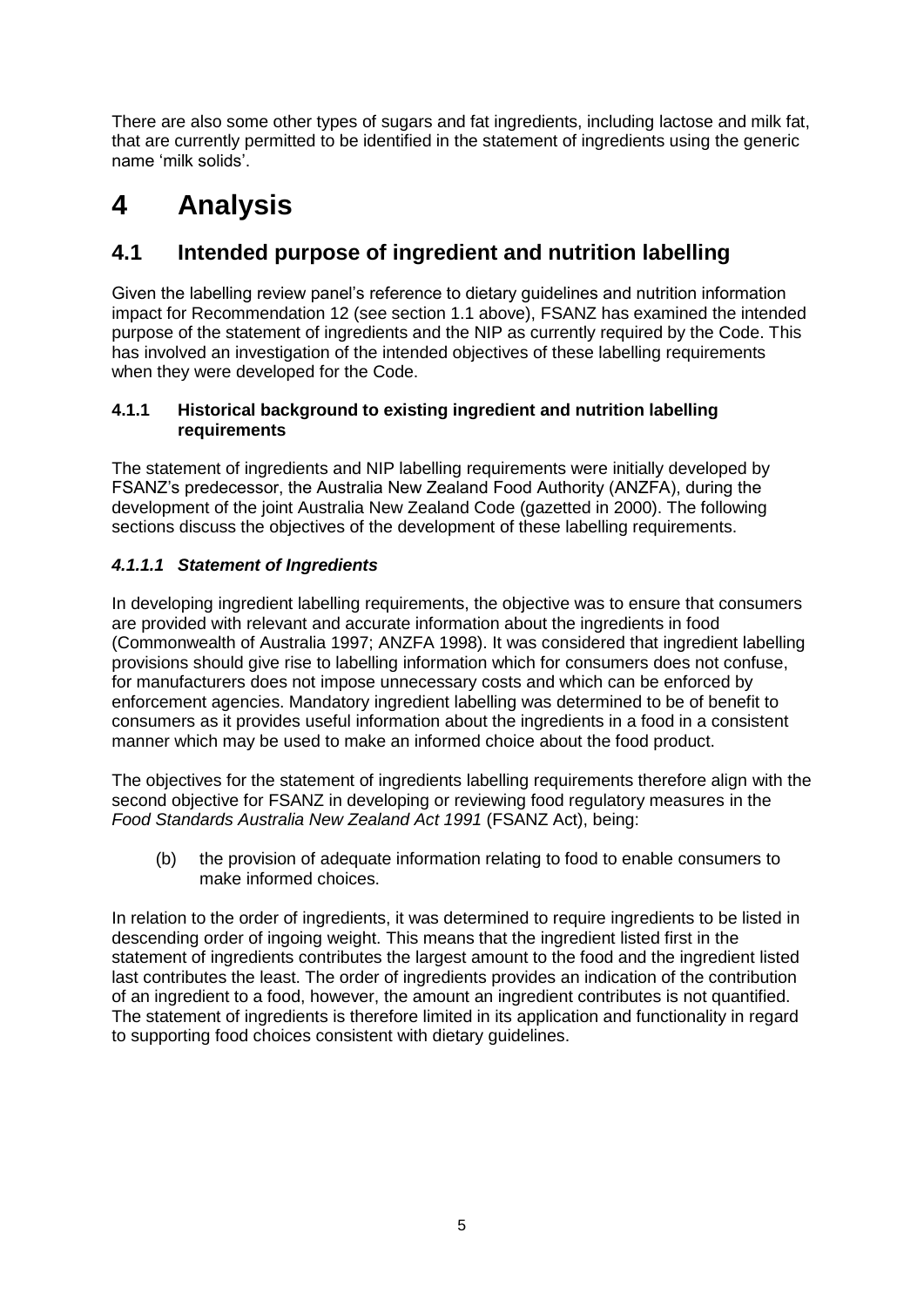#### *4.1.1.2 Nutrition Information Labelling*

In developing the NIP labelling requirements, the first two objectives for FSANZ in developing or reviewing food regulatory measures in the FSANZ Act (then the *Australia New Zealand Food Authority Act 1991*) were considered to be relevant (Commonwealth of Australia 1999; ANZFA 1999), being:

- (a) the protection of public health and safety; and
- (b) the provision of adequate information relating to food to enable consumers to make informed choices.

Information which allows for decisions about dietary intakes of nutrients or energy was considered to have important implications for public health and safety. It was therefore intended that the nutrition labelling provisions be based on the need to provide consistent, meaningful and accurate information relating to the nutritional content of foods and, that this information be based on national policies for public health and nutrition.

A number of principles were used while assessing the nutrition labelling provisions. This included the following principle which further refers to national nutrition policies and to the linkage with dietary guidelines: *Nutrition information on food labels, where used, should be developed in the context of national nutrition policies for both countries as a means of safeguarding long-term public health and safety, and providing for informed choice. By extension, this information can provide consistency and linkage with the Dietary Guidelines for Australians, New Zealand's Food and Nutrition Guidelines and other authoritative nutritional recommendations such as the Dietary Guidelines for Children.* 

Mandatory NIP labelling was viewed as serving a useful tool in relation to public health, and essential for informed choice by consumers. It provides quantified nutritional information which assists consumers to make decisions about dietary intakes of nutrients (e.g. sugars and fat) and energy, and to compare the nutritional content of food products.

### <span id="page-8-0"></span>**4.2 Potential implications of Recommendation 12 for the Code**

FSANZ has identified a number of potential implications and issues associated with the existing labelling requirements in the Code should ingredient labelling suggested by Recommendation 12 be implemented. These are detailed in Supporting Document 1, with a summary of the main implications and issues provided below.

Some of the issues identified are complex and would likely make the recommendation difficult to implement. A full assessment of these issues would be required should a regulatory change to implement Recommendation 12 be considered. This assessment would need to include consideration of the impacts on consumers, the food industry and enforcement authorities.

The main implications and issues identified are:

 The Code currently requires ingredients to be listed in descending order of ingoing weight. A determination on how to order the groups of added sugars, fats or vegetable oils within the statement of ingredients, as well as how to order the individual added ingredients within those groups, would need to be made. This could result in changes to the existing order of the statement of ingredients for a food. The potential for this to result in misleading or confusing information for consumers would need to be assessed.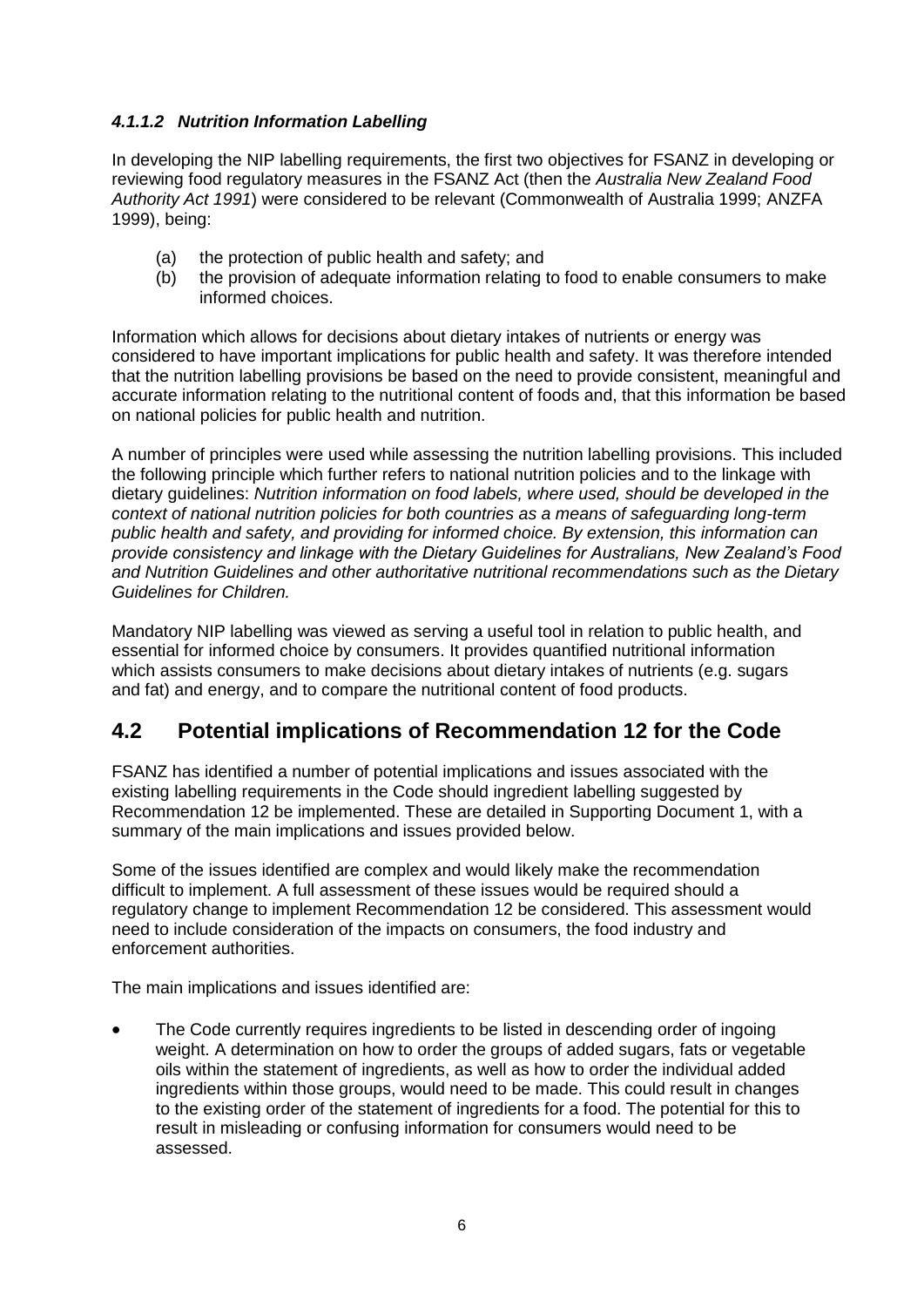- The Code currently provides two options for listing compound ingredients (an ingredient which is itself made from two or more ingredients): by the compound ingredient name (followed by a bracketed list of its ingredients); or by listing each ingredient of the compound ingredient individually as ingredients of the food for sale. Consideration would need to be given as to whether the added sugars, fat or vegetable oil ingredients in a compound ingredient could continue to be declared using either of these two options. Associated impacts would need to be assessed if changes were to be made to these existing requirements. For example, if such ingredients of compound ingredients were required to be listed individually as ingredients of the food (i.e. the option of listing next to the compound ingredient name was not permitted), the ingoing weight of each individual ingredient of a compound ingredient in the context of the food for sale would need to be determined by the food manufacturer at all times.
- A definition for 'added sugars' would be required to ensure consistent application of the ingredient labelling requirements. The definition could be influenced by or impact on the existing definitions relating to 'sugars' in the Code and the existing conditions for nutrition content claims about sugar(s). For example, if a food label included a 'no added sugar' claim but also provided a list of 'added sugars' in the statement of ingredients, this could lead to consumer confusion. The various definitions used internationally for 'added sugars' would also need to be taken into account. Definitions for 'added fats' and/or 'added vegetable oils' would also be required.
- The implications of the 'added sugars' listed in the statement of ingredients in conjunction with the amount of total sugars declared in the NIP (which captures both naturally occurring and added sugars) would require further consideration. Similarly, consideration would be necessary in relation to 'added fats' listed in the statement of ingredients and the declaration of total fat in the NIP, which captures both naturally occurring and added fats.
- The Code currently provides permission to use certain generic names, including the generic name 'vegetable oil'; however Recommendation 12 indicates that the specific source of added vegetable oils (e.g. sunflower oil) should be declared instead and grouped together in a bracketed list. In the case where differing ratios of vegetable oils are used in different batches of the same food product (i.e. due to variances in supply and availability of vegetable oils), the ordering of the individual vegetable oils in the 'added' bracketed list may change. This may trigger the need for different labels for different variations of what is essentially the same food. Also, it is not known how consumers might perceive the grouping of individual fats/oils with different fatty acid profiles (e.g. saturated and polyunsaturated fatty acids) as 'added fats/vegetable oils'. Alternative ingredients could also be listed in the 'added' bracketed lists, e.g. 'added vegetable oils (sunflower oil or canola oil)' however the implications of this approach, such as the potential to increase the length of the statement of ingredients would need to be investigated. There may be similar implications for the use of other generic names that are currently permitted, such as 'sugar' and 'milk solids' (which can include milk fat).

### <span id="page-9-0"></span>**4.3 Current and proposed international labelling requirements for sugars, fats and oils**

FSANZ has compared existing ingredient labelling requirements in the Code for sugars, fats and oils with current legislation in the EU, US and Canada, and with specifications set out in Codex. FSANZ has also reported on new and proposed labelling measures for sugar/added sugar in Canada, the US and the UK. The full details of these findings are located in Supporting Document 2, with a summary of the key findings provided below.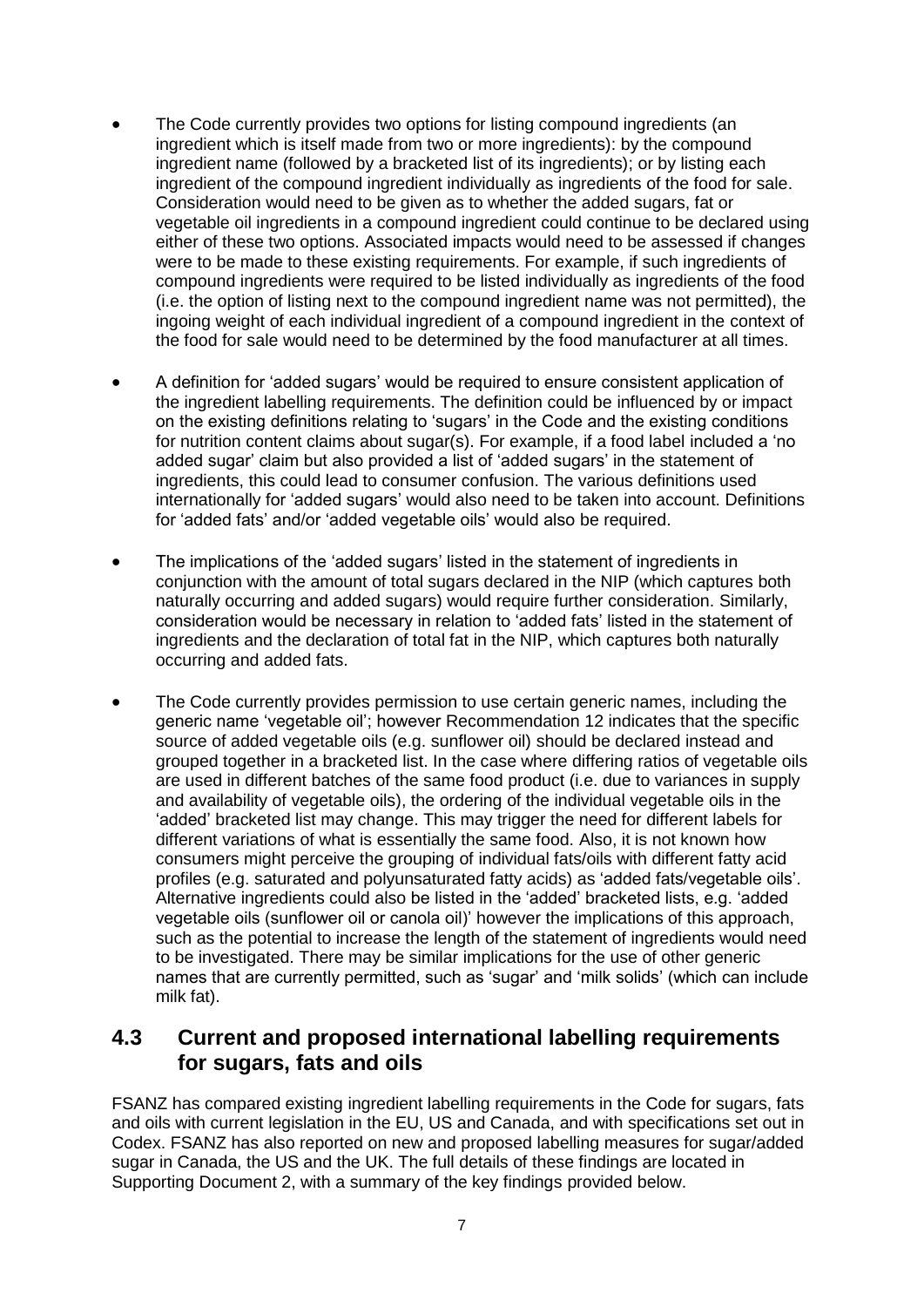Current international and domestic ingredient labelling requirements for sugars, fats and oils were found to follow the same general principles (with some exceptions), such as the requirement for ingredients to be listed in descending order of ingoing weight. There were also similarities in the declaration requirements for ingredient names. The general approach is that the specific or common name should be used, unless a generic name is permitted. The generic names and the conditions for their use vary across the legislation that was reviewed.

The current EU, Canadian and US requirements (and Codex specifications) for declaring sugar in the ingredient list align with the Code with respect to the use of the generic name 'sugar'. Differences occur in how 'sugar' is defined for this purpose, however, they are all based on forms of sucrose. For non-sucrose sugar-type ingredients (e.g. maltodextrin or golden syrup), general naming requirements (i.e. a specific or common name) for these types of ingredients would apply.

Ingredient labelling requirements for fats and oils vary between international and domestic legislation and Codex specifications. The US requirements are the most prescriptive and require each individual fat or oil to be declared by its specific common or usual name. The EU requires the specific name for vegetable oils and fats to be declared and permits these to be grouped together (voluntarily) following the generic term 'vegetable oils' or 'vegetable fats'. Canada currently permits the generic name 'vegetable oil' or 'vegetable fat' to be used, unless tropical oils and fats are added (e.g. palm oil, coconut oil). With the exception of olive oil, Codex includes a specification for declaring the generic names 'fats' or 'oils' when qualified with the categories 'vegetable' or 'animal'. The Code permits the generic name 'fats or oils' when the source is qualified as animal or vegetable. Exceptions exist for vegetable oils derived from peanut, soybean, sesame (i.e. food allergens) and animal oils and fats derived from dairy products.

FSANZ is not aware of any mandatory international regulations which currently require sugars, fats or vegetable oil ingredients to be identified as 'added' or to be grouped together in the ingredient list.

Health Canada is proposing to group sugars-based ingredients in the ingredient list under the common name 'sugar'. Whilst not associated with ingredient labelling, the US has recently introduced a new rule requiring nutrition labelling of added sugar, and a Bill was presented in the UK proposing to mandate a separate statement for sugar content. The purpose of each of these measures is for public health reasons, such as reflecting national dietary guidelines and/or the recent WHO guideline for sugars intake. FSANZ has reported on these measures (as detailed in Supporting Document 2) to illustrate the different options for sugar and added sugar labelling for consumers that are being considered or implemented. However, as the outcome of the Canadian proposal is currently unknown, the UK Bill appears to have halted, and the US rule has only recently been introduced, the effectiveness of these labelling measures is not yet known.

#### <span id="page-10-0"></span>**4.4 Qualitative overview of industry practices and practicalities of Recommendation 12**

To understand the potential impacts Recommendation 12 would have on the food industry, FSANZ met with food manufacturing representatives who were members of the Australian Food and Grocery Council (AFGC) and the New Zealand Food and Grocery Council (NZFGC) in March and May 2014, respectively. FSANZ also met with an ingredient supplier of oils and oil blends in February 2015.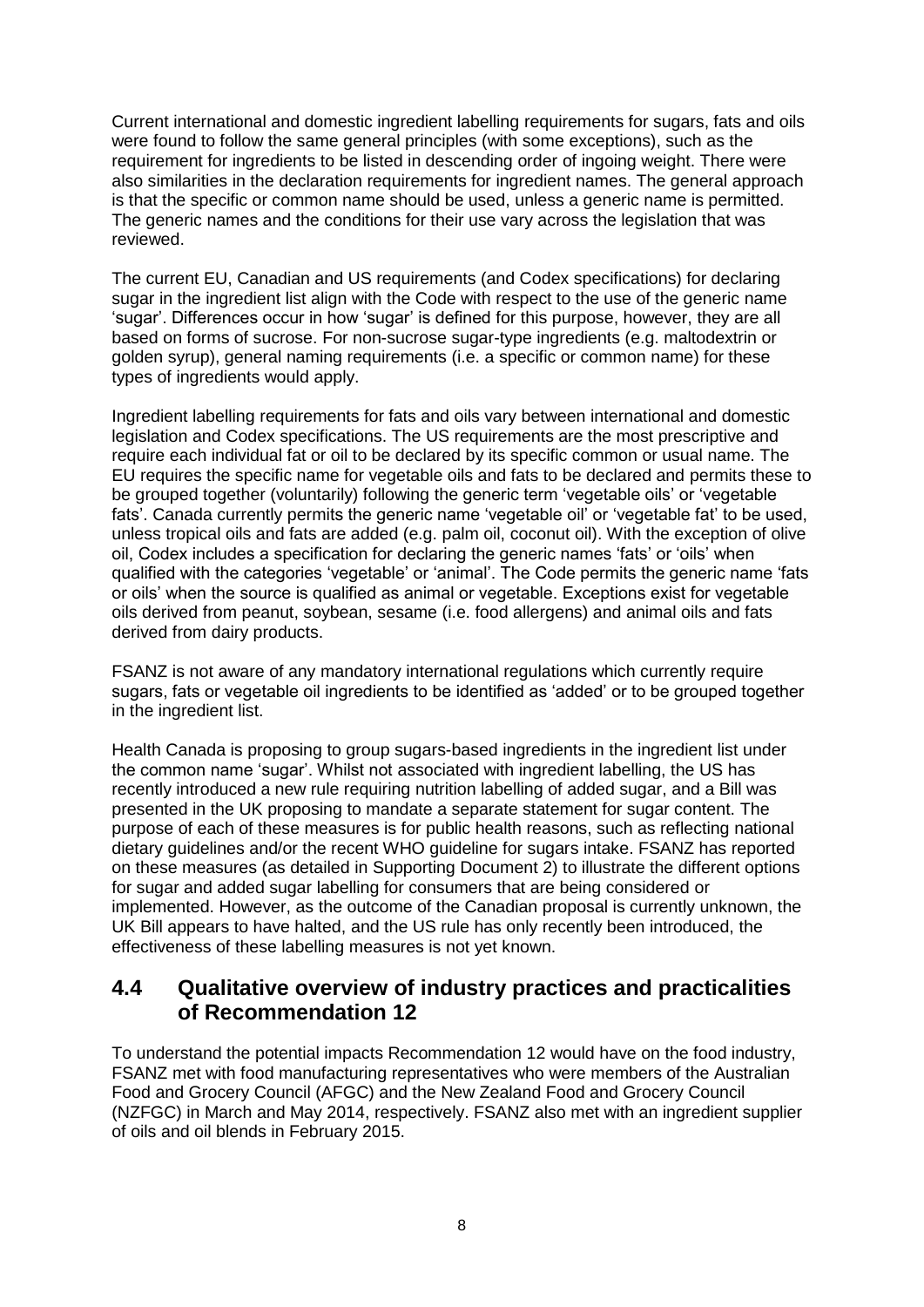FSANZ has used the findings of this targeted consultation to collate and report on the food industry's views about Recommendation 12. The full report is provided in Supporting Document 3, with a summary of the key findings from the targeted consultation provided below. Food manufacturing representatives consulted in 2014 also provided their views about consumer issues relating to the recommendation<sup>2</sup>. These views are discussed separately in section 4.8 below.

The food manufacturing representatives consulted indicated that the recommendation would significantly impact on the production and labelling of all processed foods that include sugars, fats and vegetable oils as ingredients. They reported that manufacturers would need to make commercial decisions on which of two scenarios (production approaches) they would adopt to comply with the recommendation. Scenario one is when there is flexibility in ingredient sourcing to provide the best available price depending on the supply and demand in the market. Changing the source of sugars, fat and vegetable oil ingredients would likely require changes to the label under the recommendation. Scenario two is when the source and specification of ingredients and the formulation for producing the product is kept consistent. The price of ingredients may change due to supply and demand reflecting seasonality or other factors. The labels would remain unchanged but the costs of the ingredients are likely to vary during the year.

Food manufacturing representatives consulted also considered that the recommendation would have impacts on all the stages in production where commercial decisions would be required. The relevant areas include new product development, sourcing of ingredients, production, storage and record keeping and traceability.

A number of additional concerns related to this recommendation were raised by food manufacturing representatives during targeted consultation:

- Clear definitions for 'added sugars', 'added fats' and/or 'added vegetable oils' would be required to clarify which ingredients are captured and not captured by these terms.
- Guidance would be required on how added sugars, fats and vegetable oils would be ordered in the statement of ingredients; for instance, would the individual ingredients in the bracketed list need to be listed in descending order of ingoing weight? If so, then the order may vary as changes are made to ingredients (e.g. different vegetable oil blends) due to costs or availability and so changes would be required to the label.
- Whether labelling would be required for components naturally present in ingredients, e.g. would the fat and sugar components naturally present in 'milk' be required to be separately declared (e.g. milk fat and lactose) in the statement of ingredients.
- The recommendation does not indicate how compound ingredients (an ingredient which is itself made from two or more ingredients) containing added sugars, fats or vegetable oils (e.g. curry paste made up of oil and other ingredients) would be labelled. It was questioned if these ingredients would be listed as part of the compound ingredient, or in the 'added' bracketed lists, or both which could be misleading to consumers.
- The size of the statement of ingredients would become larger and so potentially limit available space on the label and may require label redesign.

 $\overline{a}$ 

 $2$  The oil ingredient supplier consulted in 2015 did not provide any views relating to consumer issues for the recommendation.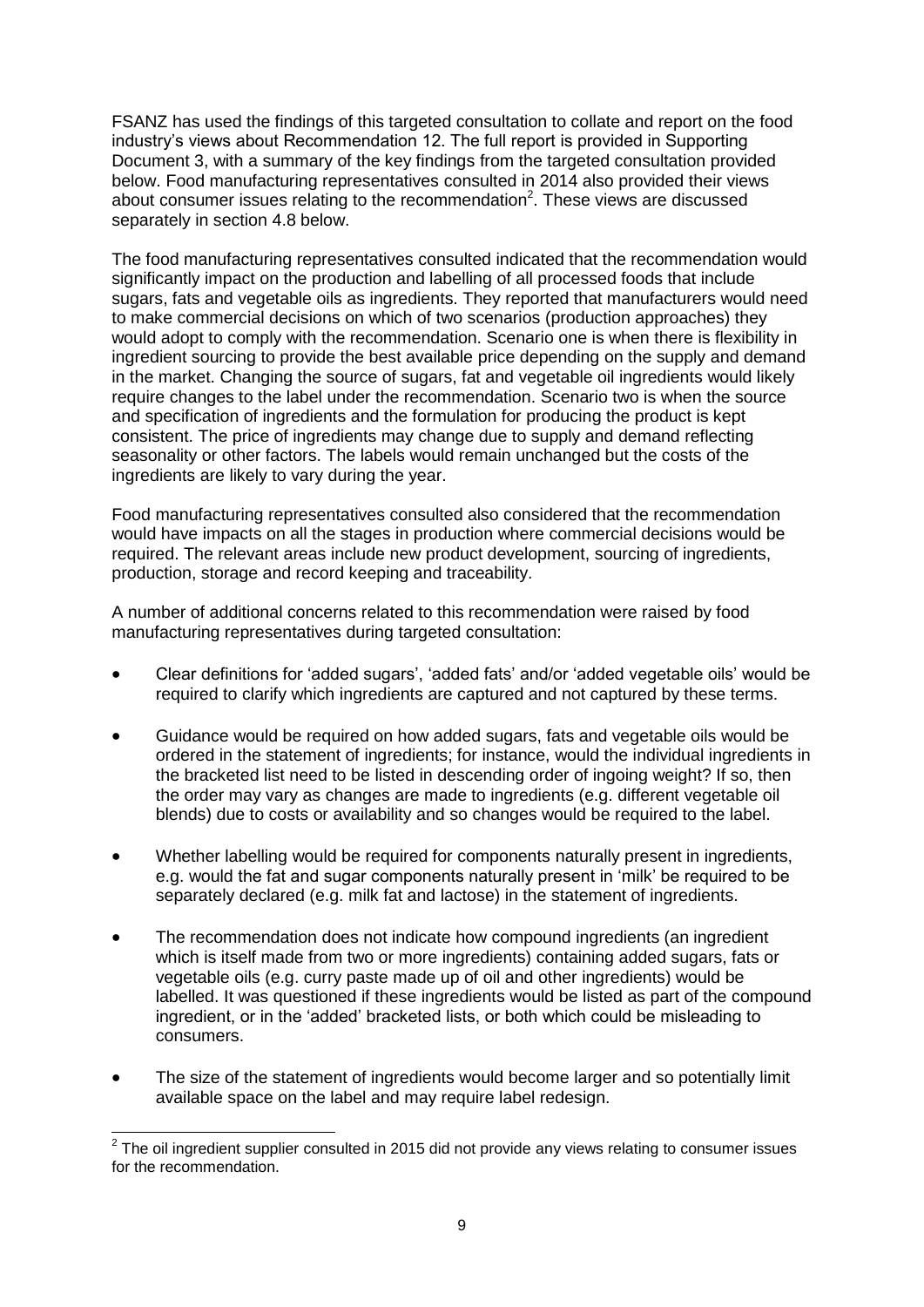- There would likely be labelling and cost impacts for both imported and exported products.
- The recommendation would impact more than just the label on the packaged product. For example, website information about advertised products would need to be updated to reflect changes to the statement of ingredients, which was reported as a costly process; and supply chain information would need to be kept up to date.
- Analytical methods cannot distinguish between added sugars from sugars naturally present in ingredients which could be an issue for compliance and enforcement of added sugars ingredient labelling.
- Sugars, fats and oils are often added to food for technological purposes (e.g. carriers for flavours). The amounts of such ingredients may be negligible in the final product. It is not clear whether they would need to be listed in the added ingredients bracketed lists. Industry representatives considered that including the presence of these ingredients in the bracketed lists when used for such purposes would likely be confusing for consumers and would not provide them with any useful information to make purchasing choices.
- Declaring each specific source of oil in a vegetable oil blend, in order of ingoing weight, would raise major intellectual property issues for food manufacturers and ingredient suppliers.

### <span id="page-12-0"></span>**4.5 Costs associated with Recommendation 12**

For the purposes of this evaluation, FSANZ has considered the direct and indirect cost of changing food labels to include the generic terms 'added sugars', 'added fats and/or 'added vegetable oils' in the ingredient list, followed by a bracketed list. The targeted consultation undertaken with food industry representatives (as discussed in section 4.4 above) has informed the analysis of the potential impacts and costs. If a regulatory change to implement Recommendation 12 was to be pursued, then a more thorough assessment of all cost and benefits would be required. Subject to the Office of Best Practice Regulation's (OBPR) consideration, this assessment may include a Regulation Impact Statement. Such an assessment would need to include quantification of the direct and indirect costs on industry, enforcement costs, and costs passed on by manufacturers to consumers.

#### **4.5.1 General approach to estimating costs of a labelling change**

To estimate the direct cost of a labelling change, FSANZ uses a model based on labelling cost data collected by PricewaterhouseCoopers (PwC) (PricewaterhouseCoopers 2014a). The 2014 report is an update of a report developed previously by PwC in 2008 entitled 'Cost Schedule for Food Labelling Changes' (PricewaterhouseCoopers 2008). The objective of the original 2008 PwC report was to provide FSANZ with a list of the costs incurred in labelling or relabelling food to enable FSANZ to estimate costs when developing cost-benefit analyses and to make an informed assessment of the applicability of labelling costs provided in submissions during industry consultation. The 2014 report updated the cost estimates.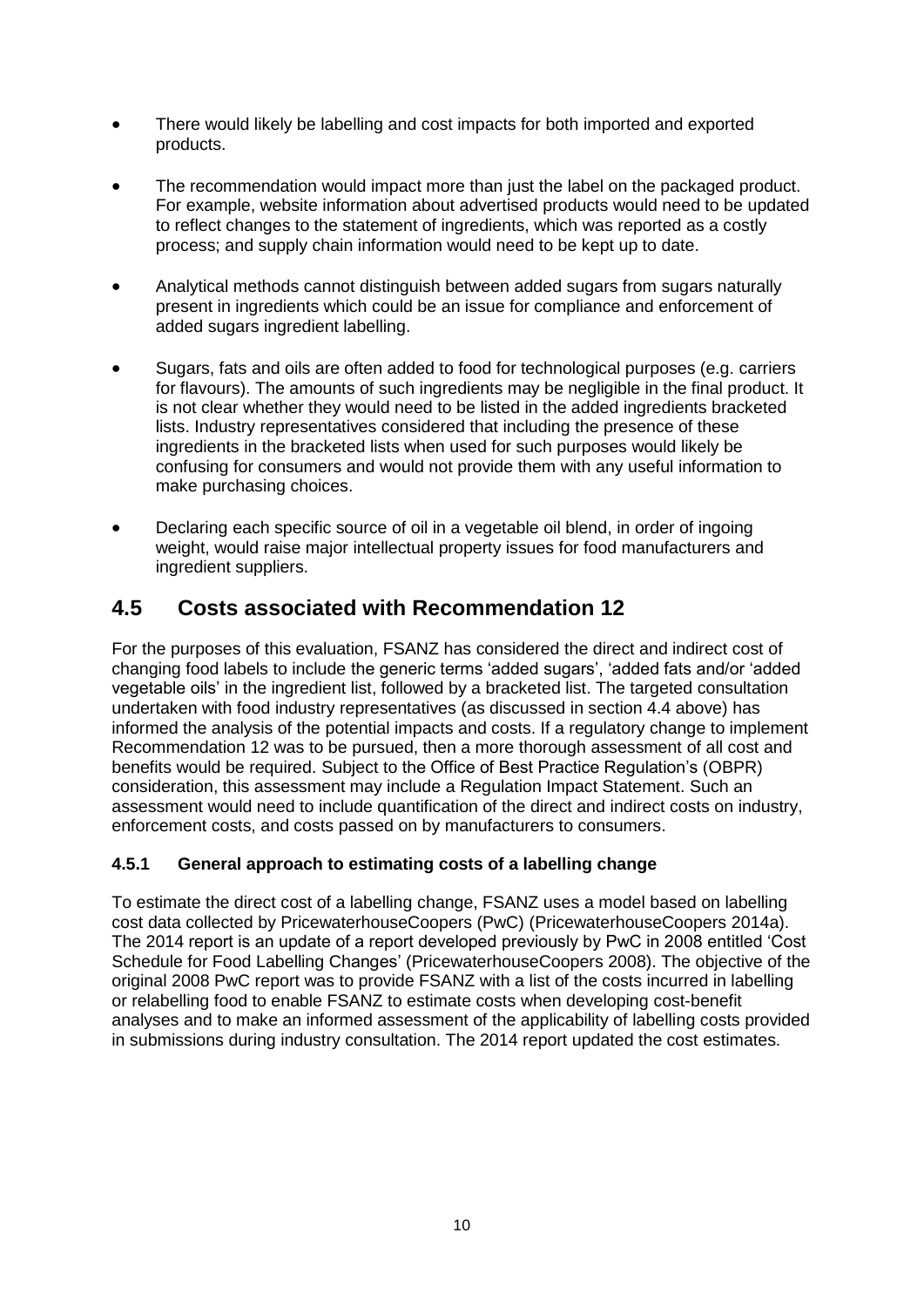The model breaks down labelling costs into the following components: labelling design, labelling production, proofing, package redesign and labour. It categorises labelling changes into one of three categories (minor, medium and major). A minor change is a change to text and one printing plate only. A medium change is a change to text and/or label layout, change to three printing plates and proofing being required. A major change is a change to text and/or label layout, change to six printing plates, proofing being required and changes to packaging shape/size/design. The model also provides different specific costs depending on the material and packaging type being changed (flexible, fibre, plastic, metal and glass). Costs are also differentiated as labour and non-labour costs. Costs are provided as an average cost per SKU $3$  for each material and degree of change (see Table 1 below). The model does not take into consideration indirect costs such as the write-off of stock in hand, reformulation, product testing, marketing costs or administrative costs.

The costing data collected by PwC has been indexed using the Producer Price Index (PPI) (Australian Bureau of Statistics 2016).

|                  | Packaging Material Cost of Change per SKU |              |                |              |              |                 |  |
|------------------|-------------------------------------------|--------------|----------------|--------------|--------------|-----------------|--|
| Degree of change | <b>Flexible</b>                           | <b>Fibre</b> | <b>Plastic</b> | <b>Metal</b> | <b>Glass</b> | Average per SKU |  |
| Minor            | \$3,835                                   | \$3,370      | \$2,534        | \$3,479      | \$1,821      | \$3,006         |  |
| Medium           | \$9,682                                   | \$6,412      | \$5,805        | \$6,363      | \$5,054      | \$6,663         |  |
| Major            | \$12,544                                  | \$8,412      | \$7,708        | \$10,173     | \$7,350      | \$9,237         |  |

#### **Table 1: Direct cost of labelling change in 2016 (AU\$)**

#### **4.5.2 Potential labelling changes associated with Recommendation 12**

Amending the ingredient list to group added sugars, fats/vegetable oils is considered a medium change in the PwC categories of labelling change, as it relates to changes to text and label layout. However, there could be some circumstances where the change to labelling represents a minor change in PwC and others where no labelling change is actually required. Conversely, there could also be some circumstances where the change to labelling represents a major change in PwC where major label redesign is actually required.

The average cost of a medium labelling change per single SKU is AU\$6,663. This is based on the assumption that there are equal numbers of products that require labelling in each type of packaging, i.e. flexible, fibre, plastic, metal and glass packaging. Overall direct cost for the labelling change could be estimated if the total number of SKUs that require amendment is known.

 $\frac{1}{3}$ Stock Keeping Unit (SKU) – refers to a stock-keeping unit, a unique identifier for each distinct product and service that can be purchased in business.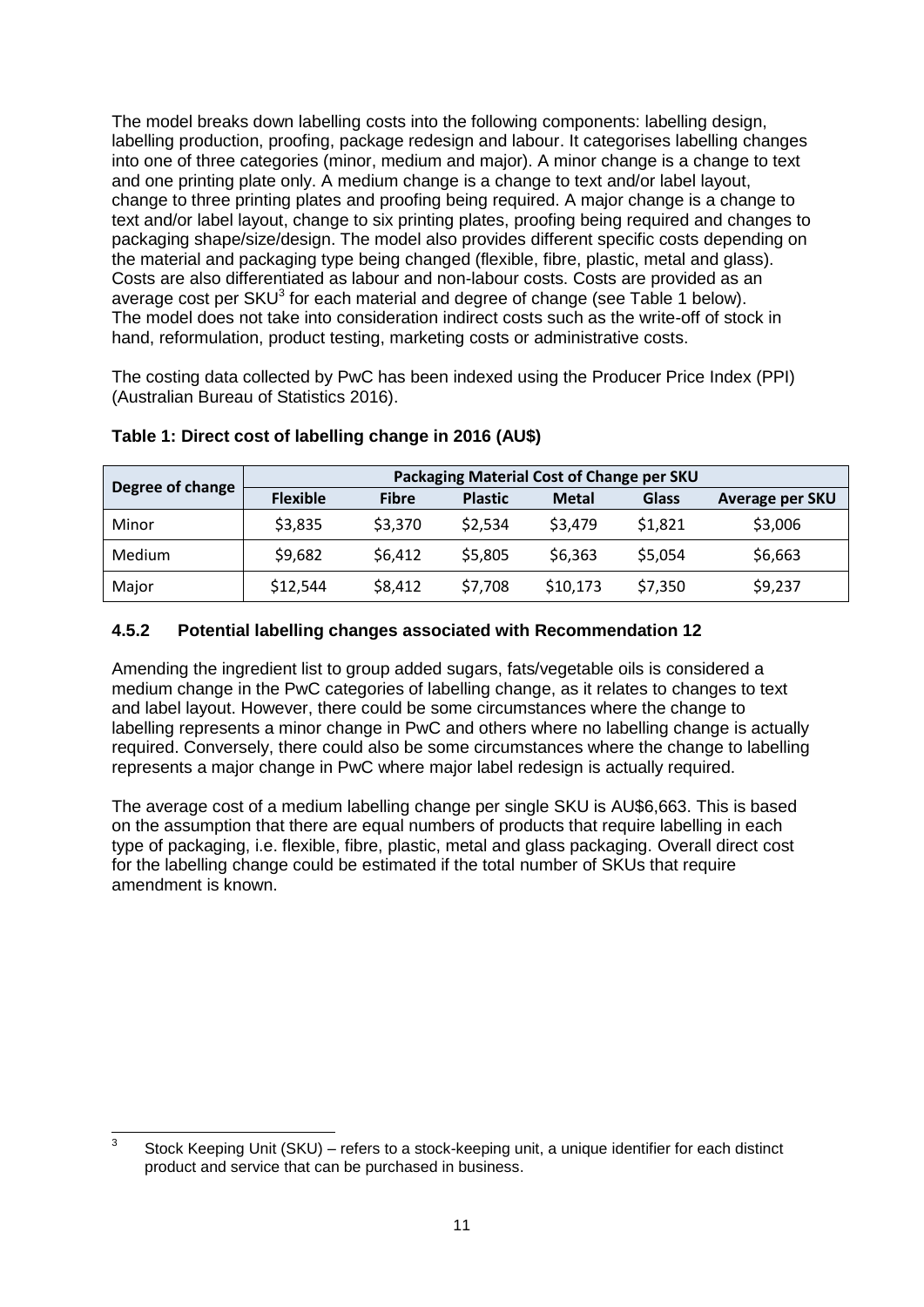FSANZ does not have reliable data upon which to estimate total direct costs. However, available information suggests that the overall population of food and beverage SKUs in Australia potentially ranges from ~40,000 SKUs to ~80,000 (PricewaterhouseCoopers 2014b). Most packaged foods are required to provide an ingredient list on the label. If added sugars, fats or vegetable oils are used as ingredients, a label change would likely be required to amend the ingredient list. This label change process would need to be performed every time the source or type of added sugars, fat or vegetable oil ingredients changed. However, some packaged foods would not contain these ingredients and others may be exempt from requiring an ingredient list. Although the proportion of SKUs that would require a label change is not currently known, the SKU range above, and the approximate cost of AU\$6,600 per SKU, provides some general indication of the magnitude of costs that could be incurred if added sugars, fats and vegetable oils were required to be grouped in the ingredient list.

#### **4.5.3 Indirect costs associated with Recommendation 12**

A number of indirect costs would be associated with including the generic name 'added sugars', and 'added fats/vegetable oils' in the ingredient list followed by a bracketed list. As discussed in section 4.4 above, in targeted consultation, food manufacturing representatives considered that this recommendation would significantly impact all stages throughout the food production system. Two scenarios (maintaining ingredient flexibility or fixing the ingredients and formulation) were considered by the representatives to comply with the recommendation. Both of these scenarios would have cost implications and so would be highly likely to affect product pricing (which would be expected to be passed onto consumers).

Due to the complexity of the issues raised by industry in targeted consultation and the current uncertainty around implementation, the full scope and nature of the indirect cost and impacts cannot be established at this time. As indicated above, a robust cost benefit analysis would be required should a requiatory change be considered.

#### <span id="page-14-0"></span>**4.6 Consumer knowledge, attitudes and behaviours relating to sugars, fats and oils in the ingredient list**

FSANZ undertook a rapid evidence assessment (REA) of the relevant literature related to consumers use and understanding of sugars, fats and oils in the ingredient list. Details of the REA and its findings and methodology are provided in Supporting Document 4 with a summary of the key findings provided below.

No studies that explored consumer's response or understanding of ingredient labelling as proposed by Recommendation 12 were identified. The REA was used to understand the broader context of consumers understanding and use of the ingredient list more generally.

The key findings of the REA were:

- Grocery shoppers who are more likely to use the ingredient list have one or more of the following attributes: female; higher formal education; greater nutrition knowledge; higher income.
- The ingredient list is used by consumers who are wishing to avoid particular ingredients, to meet their dietary requirements/choices (e.g. allergen, religious, ethical).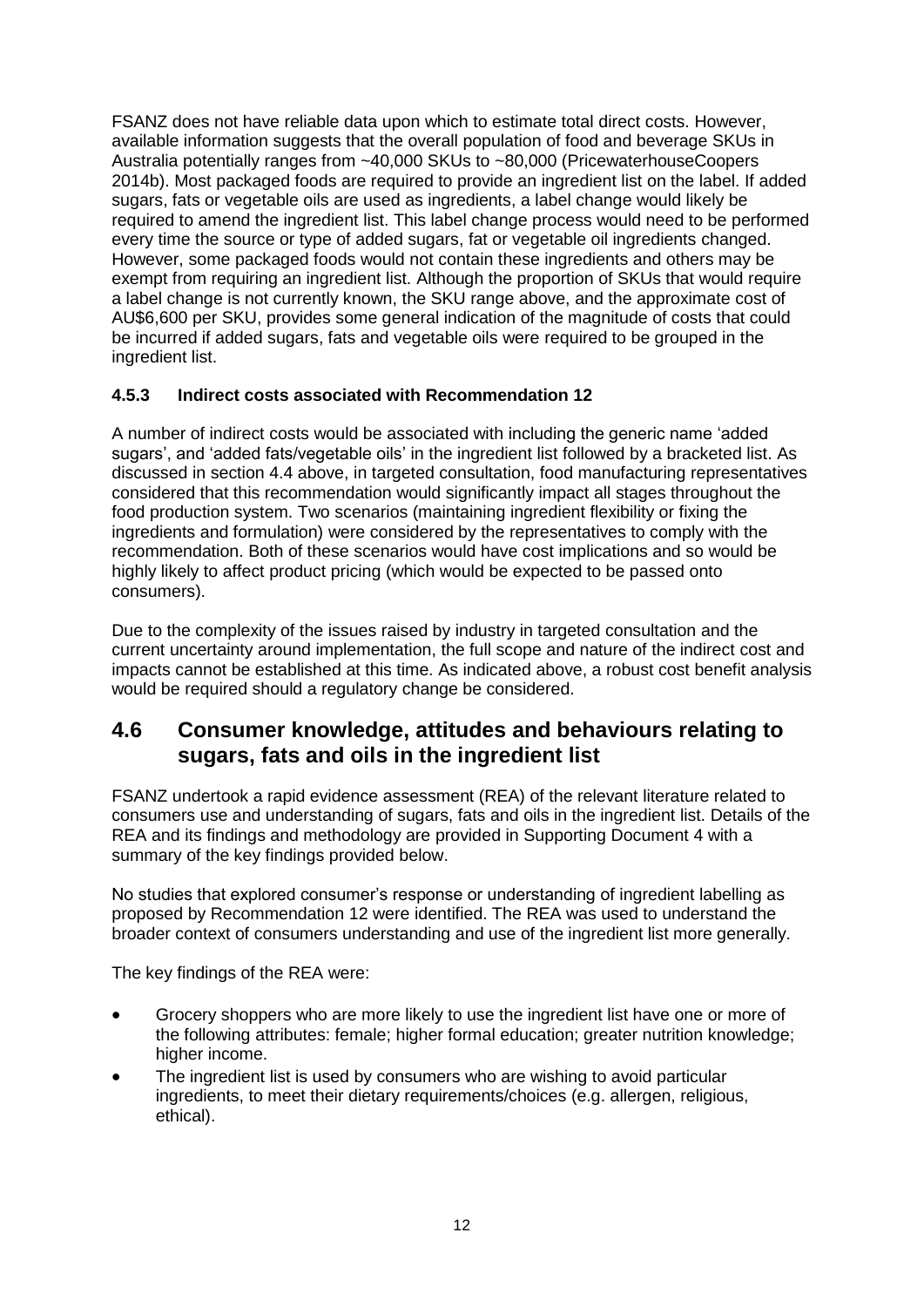- Little information on the use of the ingredient list to obtain information on specific sugars, fats, and oils was located. The one series of studies that examined this issue found that a reasonably large proportion of consumers used the ingredient list to obtain information on these ingredients in order to identify products to avoid. However, consumers also have beliefs about the sorts of products that are, for example, high in fat, and may rely on these beliefs instead of checking the ingredient list.
- International studies find that consumers can be confused by ingredient lists and the terms contained in them. No Australia or New Zealand studies were found that addressed this area.

## <span id="page-15-0"></span>**4.7 FSANZ 2015 consumer label survey**

In addition to the REA, FSANZ has reviewed the relevant findings from its 2015 Consumer Label Survey (FSANZ 2016). The survey was designed to generate reliable population estimates of the level of use and understanding of various label elements. As well as collecting use generally, the survey contained three experimental trials designed to identify use of label elements when making "healthier" evaluations of two similar products. The survey collected data from Australians and New Zealanders aged 15 years and older using an online questionnaire. The questionnaire was designed with multiple label elements and realistic package mock-ups and utilised 'point and click' response options to facilitate responding. The mock-ups used complied with the current requirements of the Food Standards Code. Accordingly the formatting of fats, sugars and oils as proposed by Recommendation 12 was not directly tested in the survey.

The survey findings indicate a high degree of trust in food label information, with 67% of Australians and 77% of New Zealanders estimated to agree or strongly agree with the statement 'Generally speaking, I trust the information of food labels'<sup>4</sup>.

Approximately 72% of Australians and 66% of New Zealanders are estimated to use the ingredient list when they purchase a product for the first time (Figure 2.5, FSANZ 2016)<sup>4</sup>.

In Australia and New Zealand, the statement of ingredients was estimated to be one of the top five label elements looked at when purchasing for the first time. The other four commonly used label elements were country of origin, use by date, best before date, and the NIP. Between 66% and 80% of Australian and New Zealand consumers are estimated to use each of these label elements when thinking about buying a food for the first time.

'Types of sugars' and 'types of fats/oils' were specific ingredients that would be looked at by an estimated 43% and 36% of Australians and 41% and 32% of New Zealanders respectively (Figure 2.6, FSANZ 2016). While the country differences are not statistically significant, within each country more consumers look for types of sugars than look for types of fats/oils.

<sup>-</sup><sup>4</sup> This country difference is statistically significant.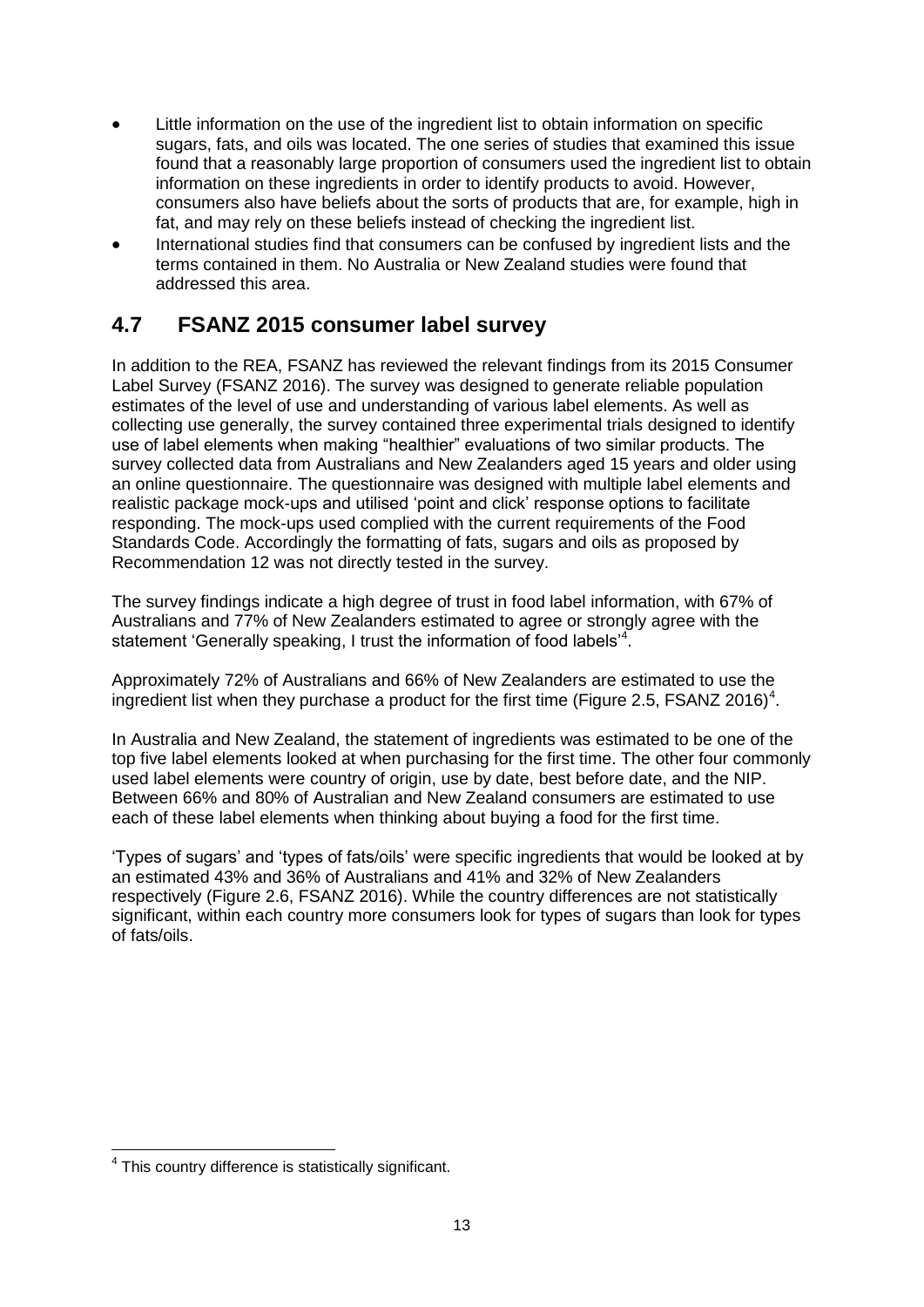The statement of ingredients scored moderately across the four dimensions of understandable, believable, trustworthy, and personally relevant for both Australians and New Zealanders. Approximately 55% of Australians and 50% of New Zealanders ranked the statement of ingredients as understandable or very understandable; similarly 55% and 60% for believability; 55% and 59% for trustworthiness; and 65% and 57% for personally relevant. Around 16% or fewer Australians and New Zealanders ranked the statement of ingredients in the lowest two categories, anchored at the lowest end by 'not at all' understandable, believable, trustworthy and personally relevant. About 24-38% were more ambivalent towards the statement of ingredients with middle rankings on these four dimensions.

Approximately 52% of Australians and 46% of New Zealanders knew that the ingredient list must be specifically ordered<sup>5</sup>. The vast majority of those, and 47% and 42% overall for Australia and New Zealand respectively, knew that the list was ordered from the ingredient contributing the largest amount to the ingredient contributing the least amount. Around 60% of consumers in both countries believe they have at least some idea of the types of items that must be included in ingredient lists. While the majority of these people (41% to 55% of New Zealanders and Australians overall) correctly knew that artificial and natural additives, main ingredients, and ingredients that may cause allergenic reactions had to be included in the statement of ingredients, 25% of both populations thought that ingredients added during preparation (e.g. egg to a cake mix) also had to be declared.

Each of the three experimental trials undertaken by participants required them to select the 'healthier' version of two products. The options were variants of similar breakfast cereal or muesli bar type products. Nutritional profile, ingredients, serving size, and product image (in some cases) were manipulated to explore the way consumers used the label elements under two different conditions across three trials: select the healthiest (2 trials) and select the healthiest with respect to sugar (half of participants) or saturated fat (the other half) (3<sup>rd</sup> trial)<sup>6</sup>.

In all three trials, the results suggest that the NIP consistently would be the most commonly used set of information for choosing one product over the other and the ingredient list would be the second most commonly used set of information. Within the NIP, consumers in both Australia and New Zealand would typically use the sugar information when selecting one product over another. The only exception to this finding was in the saturated fat version of Trial 3. Around 81% of consumers who correctly chose the lower saturated fat would use the saturated fat information in the NIP (Figures 6.8, 6.13 FSANZ 2016), and only 8% of these consumers would use sugars information in their decision. More of those who incorrectly choose the higher saturated fat product would rely on sugars than saturated fat information (45% versus 32% of consumers, respectively).

The association between the selection of the healthier cereal with respect to sugar and saturated fat and the ingredient list was explored. When choosing a healthier product with respect to sugar, consumers who incorrectly chose the higher sugar cereal would be significantly more likely to use the sugar-type ingredient information in their decision compared to those who correctly chose the lower sugar cereal (29% versus 10%). Incorrect choice was also associated with a higher likelihood of using fats/oils information in the ingredient list compared to those who would correctly select the lower sugar option (12% versus 3%). When judging the healthier choice based on saturated fat content, consumers would have the same low-level use of sugar-type and fats/oils ingredient information irrespective of correct or incorrect choices.

 5 This country difference is statistically significant.

 $6$  The study was designed so that population estimates were produced from each trial.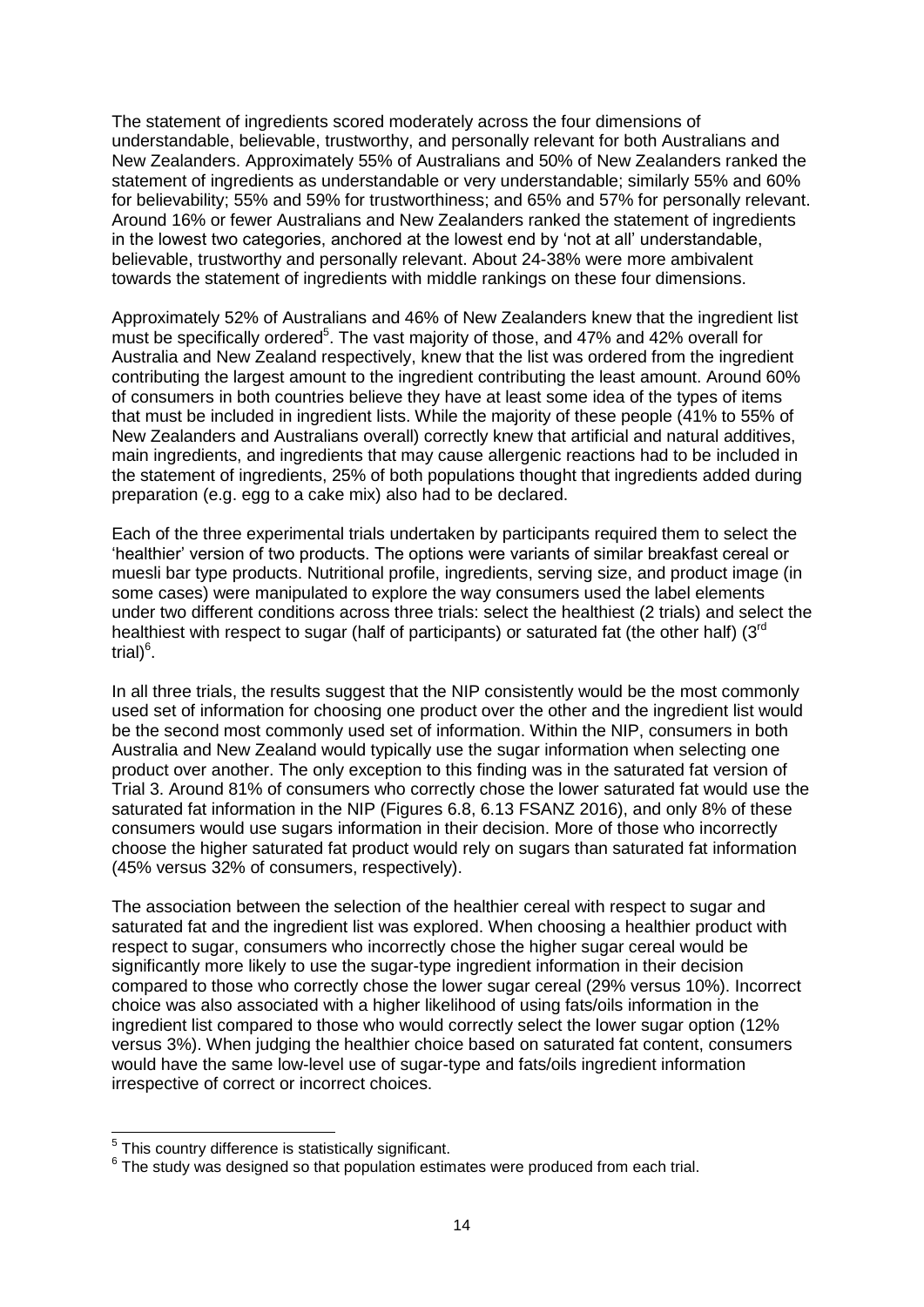In summary, the key findings of the consumer survey relevant to Recommendation 12 were:

- There is a moderate degree of trust and believability in the statement of ingredients.
- There is considerable interest in information about sugar and sugar-type ingredients, and interest but less so in fats and oils.
- Statements of ingredients are used by shoppers to identify products to avoid for a range of reasons.
- Statements of ingredients are used by shoppers in determining which of two products are 'healthier', but less so than the use of the NIP.
- Many consumers use multiple elements from both the NIP and ingredient list in selecting healthier products.
- Use of labelling is complicated, there is no simple pattern of usage that distinguishes product selection when asked to make a 'healthier' decision. In particular, this suggests that consumers can use the correct information in the NIP or ingredient list and make an incorrect judgment.
- Sugar-type ingredients in the ingredient list are used by some consumers for first purchases and also for choices of healthier products.
- Use of ingredient list information on sugars as currently presented (in accordance with the current Code) is linked to increased likelihood of incorrect evaluations of healthiness with respect to sugar.

### <span id="page-17-0"></span>**4.8 Stakeholder views on Recommendation 12**

FSANZ met with the Consumer and Public Health Dialogue (CPHD) in December 2014 to seek their views on consumer issues relating to Recommendation 12. The CPHD is a consultative forum established by FSANZ that is made up of representatives from peak consumer and public health bodies and public health academics. One of its roles is to assist in broadening FSANZ's understanding of key consumer and public health issues relating to food.

As reported in section 4.4 (and Supporting Document 3), FSANZ also conducted targeted consultation with food manufacturing representatives who are members of the AFGC and NZFGC, in March and May 2014 respectively. In this consultation, food manufacturing representatives also provided their views on consumer issues relating to the recommendation.

The consumer-related views collated from these targeted consultation activities are reported in the following sections, along with information about several public campaigns pertaining to Recommendation 12.

#### **4.8.1 Consumer and Public Health Dialogue views on consumer issues relating to Recommendation 12**

 CPHD members considered that because of the variety of terms used in the ingredient list, consumers are not able to recognise whether certain ingredients are sugars or fat. They believed that grouping added sugars and added fats/vegetable oils was more important than consumers' understanding of the individual ingredients, as consumers were not looking to identify specific sugar/fat/oil ingredients. Grouping would allow consumers to gauge whether a major proportion of the food constituted added sugar or added fats/vegetable oils. However, they also noted that consumer testing would be needed to determine the best option.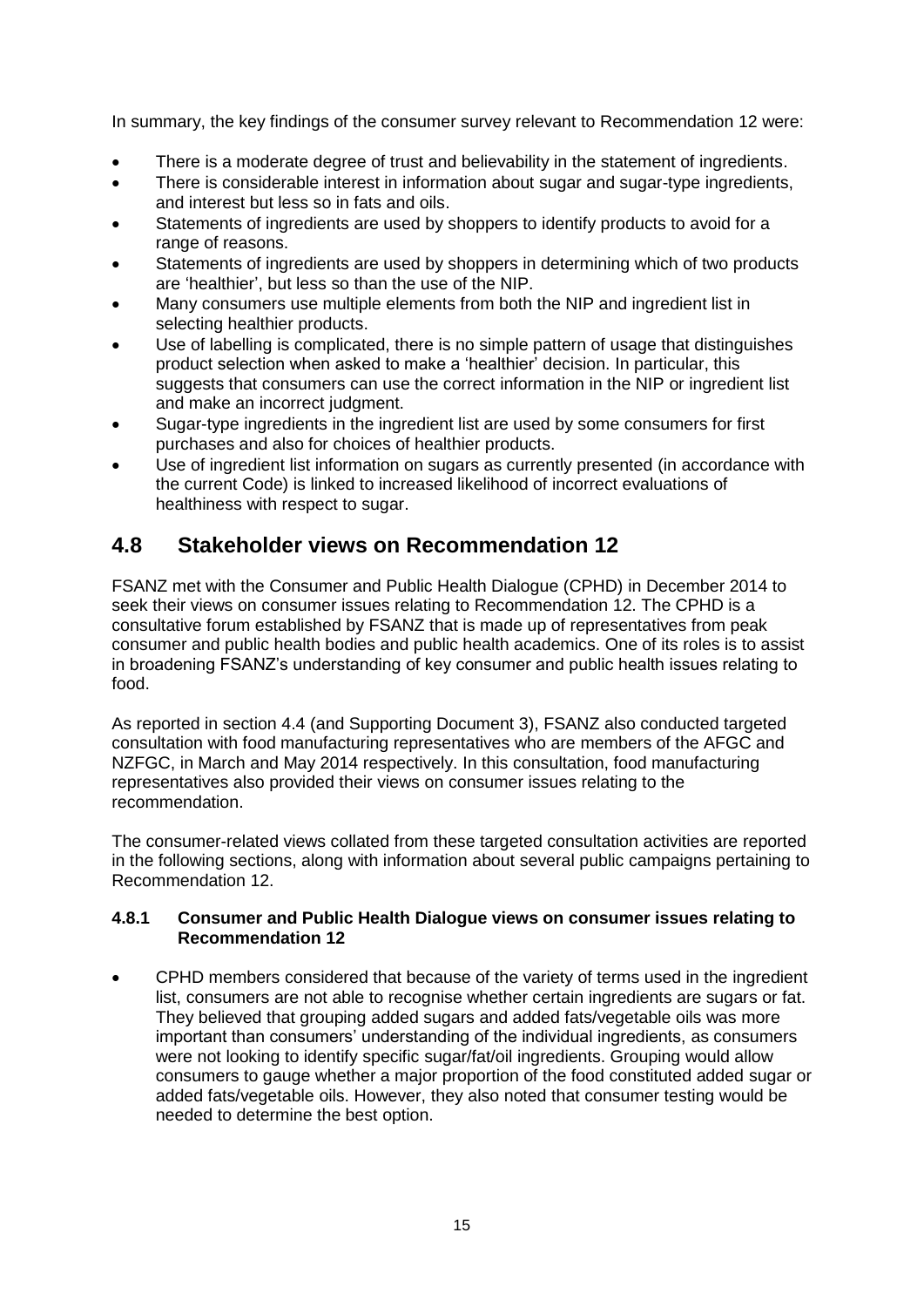- Members commented that the recommendation would also be a useful tool in supporting dietary guidelines about added sugar and fat and would assist with the education provided by health professionals. For example, the recommendation would assist consumers to differentiate between the presence of natural sugars in 'healthy' foods (e.g. fructose in fruit and lactose in milk) and the presence of added sugars in 'discretionary' foods.
- One member believed that consumers are very interested in how much added sugar is in a food, however, many do not know that some ingredients (e.g. maltose, dextrose) are sugars. A separate statement located at the end of the ingredient list that gives the proportion of added sugars (for example 'added sugars 34 %') was suggested as a possible alternative to the recommendation.
- Members believed it would be important for the recommendation to apply to all categories of packaged food, rather than just those food categories that consumers are less likely to know the type of ingredients used (e.g. added sugar content of condiments). Members noted that some discretionary foods are marketed as healthy, so it would be useful for consumers to see the contribution of added sugars in the ingredient list.
- Noting that the recommendation refers to 'added fats and/or added vegetable oils' and a determination on using one or both of these terms would need to be made, members stated their preference for 'added fats' to be declared. There is no nutritional value in separating fat into two categories. Further, the alternative 'added vegetable oils' group could be a more appealing category for companies to list vegetable oils high in saturated fat and consumers may view ingredients within this group as 'healthier fats'. Members also stated their preference for the groups of 'added' ingredients to appear in the ingredient list in descending order of the total ingoing weight of the group.
- Members did not believe the voluntary Health Star Rating (HSR) system would lessen the relevance of the ingredients list for consumers, because the latter would continue to be an important source of certain information (e.g. the presence of palm oil and food allergens).
- Given that the mandatory NIP declaration and the voluntary HSR system both focus on total sugars, members indicated that consumers' were encouraged to use the ingredient list to differentiate between total sugars and added sugars. They commented that there is an increasing emphasis on using the ingredient list to understand what is in food products, and believed that the recommendation would enable consumers to more easily identify what is in a food.
- Members also stated that consumers' have a right to know what is in their food, with one member stating that this was the primary reason for supporting the recommendation. This was stated as important as, at present, consumers who want to avoid certain ingredients due to health or environmental reasons (e.g. palm oil) are unable to do so. It was noted that the extent to which consumers value information about oils, fats and sugars in food in relation to health versus ethical drivers is unclear.
- Members noted that many companies are now using sustainably sourced palm oil, but will not label their products as such (e.g. voluntary RSPO certification labelling), because it places them at a competitive disadvantage. Consumers wanting to buy food products containing sustainable palm oil as an ingredient are unable to do so unless the voluntary labelling is present. Unless the recommendation was adopted and palm oil was specifically declared, this issue would remain.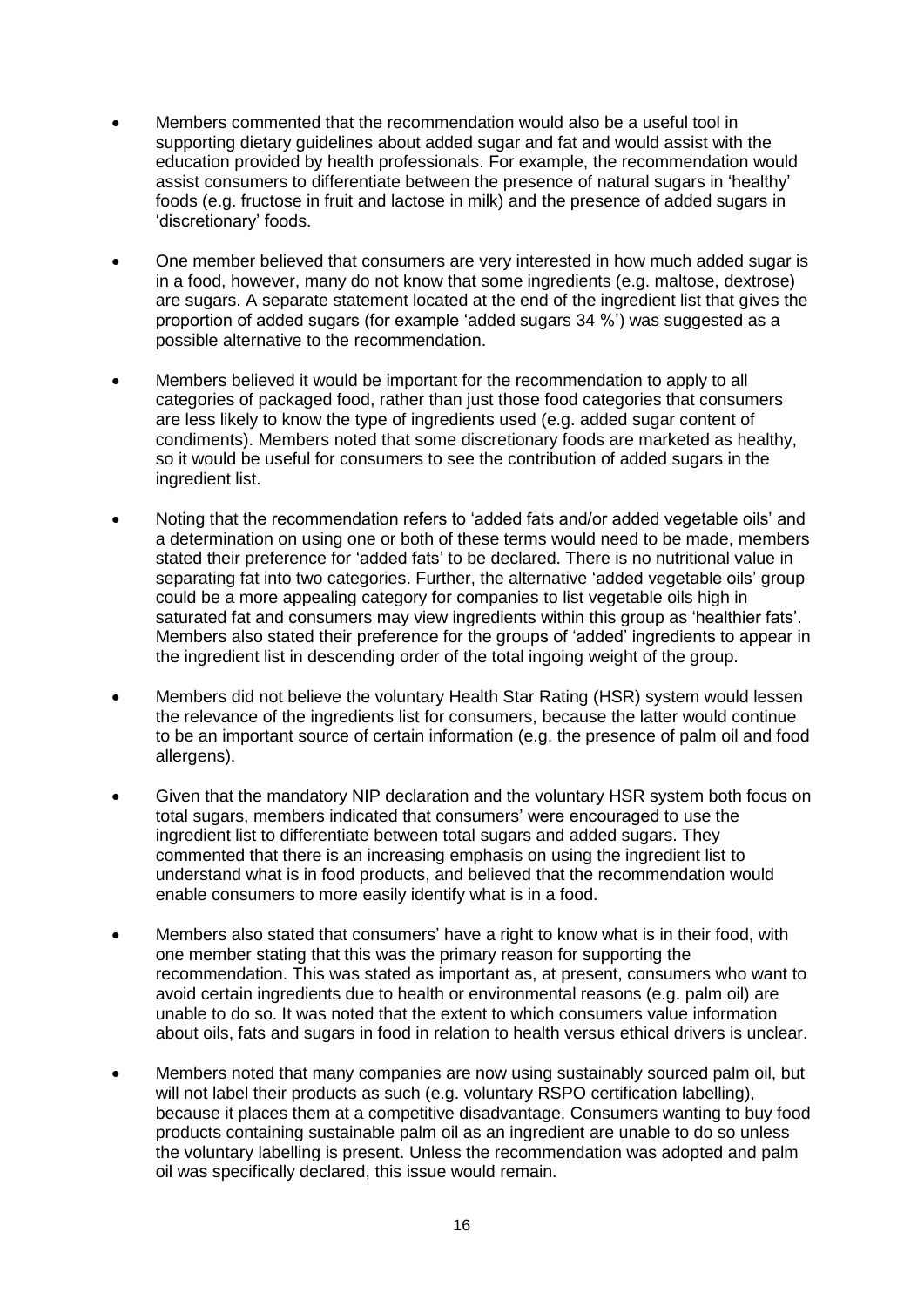One member noted that if palm oil was required to be specified in the ingredient list, dietitians and nutritionists would use it to educate consumers about the dietary guidelines as they relate to saturated fat, by linking its inclusion in the ingredient list to its contribution to the saturated fat in the NIP.

#### **4.8.2 Food manufacturing representatives views on consumer issues relating to Recommendation 12**

- Food manufacturing representatives consulted noted that, with respect to added sugars, the NIP already requires the amount of total sugars to be declared. In addition, the NIP can include the percentage daily intake (% DI) value for total sugars. In their view, it was unnecessary to group added sugars in the ingredient list for the purposes of providing consumers with an indicative amount. Grouping added sugars, fats or vegetable oil ingredients to provide an indicative amount could also be misleading to consumers. They suggested consumer education on use of the NIP may be more appropriate.
- Food manufacturing representatives commented that although consumers perceive added sugar to be unhealthy, some ingredients that may have to be listed as 'added sugars' can be healthy alternatives to sucrose or other sugars (e.g. the addition of fruit puree to all natural dressings). Further, consumers are already aware that certain foods contain a lot of added sugar (e.g. milk chocolate or a cake mix).
- Representatives noted that consumers may not understand the difference between 'sugar' and 'added sugars' and won't understand why the ingredient list has changed. They believed that if Recommendation 12 was implemented, consumers may perceive product formulations have changed because they 'now have all this added sugar'. This could drive some consumers away from products with formulations which have not actually changed. Consumers may also wrongly perceive that the taste or other organoleptic characteristics of food products have changed. They expected consumers to react negatively if told that the format of ingredient lists changed for regulatory reasons.
- Food manufacturing representatives suggested that if the recommendation was adopted, considerable consumer education to explain the reason for the changes to the ingredient list would be necessary. Their preference was for such education to be undertaken by regulators or government, rather than the associated costs falling to food businesses.
- Representatives queried whether each label variation of a product would need to be displayed on company web pages. They commented that, in some cases, the variation in ingredients would be very minor (for example, changes to vegetable oil blends), and displaying several products that were essentially the same could confuse consumers.
- Some food manufacturing representatives reported that consumer feedback revealed consumers most commonly wanted to know if canola oil is the ingredient used when 'vegetable oil' is declared, as they wish to avoid it. If the source of vegetable oils was required to be declared, it may encourage some consumers to choose other products that they perceive to be healthier, but may actually be higher in saturated fat.
- Representatives noted that consumers' understanding of the terms used in the ingredient list is an issue, however, limited understanding of nutrition is also a factor. They expected consumers to be supportive of the recommendation, but this may not translate to actual purchase behaviour with respect to making healthier food choices.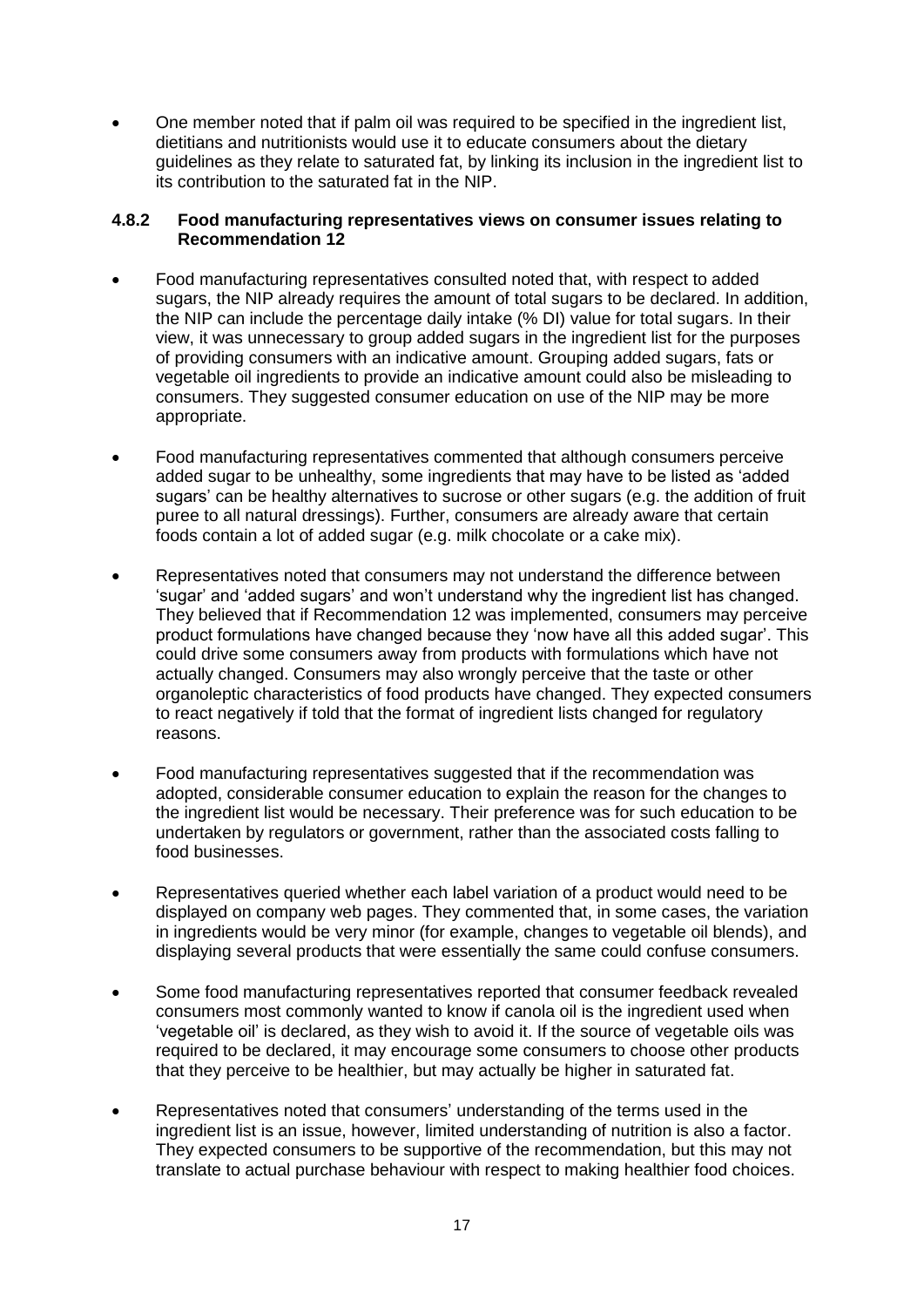#### **4.8.3 Public campaigns relating to Recommendation 12**

FSANZ is aware of five public campaigns relating to Recommendation 12 that have been publicised in the media. Four of these campaigns advocate for the mandatory labelling of palm oil; these are:

- 'Unmask palm oil', an Australasian campaign
- 'Don't palm us off' campaign established and supported by various Australian and New Zealand zoos
- Palm Oil Action Australia, and
- 'Are we being palmed off' campaign initiated by CHOICE, the Australian consumer advocacy group.

Each of these campaigns refers to the threat of extinction for animals, such as orangutans and tigers, resulting from rainforest clearances for oil palm plantations. Campaigners assert that if palm oil was declared on food labels, consumers would have the choice to avoid foods containing palm oil for environmental and ethical reasons. The implication is that market forces may encourage industry to reformulate their food products or use sustainable palm oil.

Two of these campaigns (Palm Oil Action Australia and CHOICE campaigns) also refer to the health risks of consuming palm oil, which is high in saturated fat. CHOICE surveyed 1061 Australians about palm oil in 2015 (CHOICE 2015). The survey found that 60% of Australians indicated it was important, very important or crucial for them to correctly identify whether a product contains palm oil. Of these, 59% indicated it was important to them for environment reasons, 58% for health reasons and 45% for animal welfare reasons.

Zoos Victoria commissioned a poll, conducted in late February 2016, of around 1000 Australians and 1100 New Zealanders about palm oil labelling. The results jointly released by Zoos Victoria and the 'Unmask palm oil' campaign show that 92% of New Zealanders and 84% of Australians support palm oil labelling (Zoos Victoria 2016). The reasons for support were reported to include the consumers' right to know what is in their food.

The campaign co-ordinator for 'Unmask palm oil' submitted a petition to the New Zealand Government on 30 August 2013, which requested that the House of Representatives:

- make mandatory the labelling of palm oil if used as an ingredient in any product, including food products, for sale in New Zealand, and
- note that 3,705 people have signed an online petition supporting this request.

The petition was referred to the Commerce Committee. In its final report, the Commerce Committee acknowledged the relevancy and importance of the petitioners' concerns. It noted that FSANZ was already undertaking work (through its response to Recommendation 12) that would address the labelling of oils and sugars and would await the decision of food ministers with interest (New Zealand Government 2014).

The fifth campaign was also initiated by CHOICE calling for added sugars to be grouped in the ingredient list in support of Recommendation 12. CHOICE noted that there are various names used in the ingredient list to declare different types of added sugars, and that consumers may find it difficult to identify some ingredients (e.g. rapadura and agave nectar) as added sugars. It also noted the WHO guideline on sugars intake. CHOICE indicated that consumers have a right to know what added sugars are in their foods and believed that the recommendation would help consumers make informed choices about the foods they buy. The campaign asked consumers to email their State food minister and tell them that they want added sugars to be clearly labelled.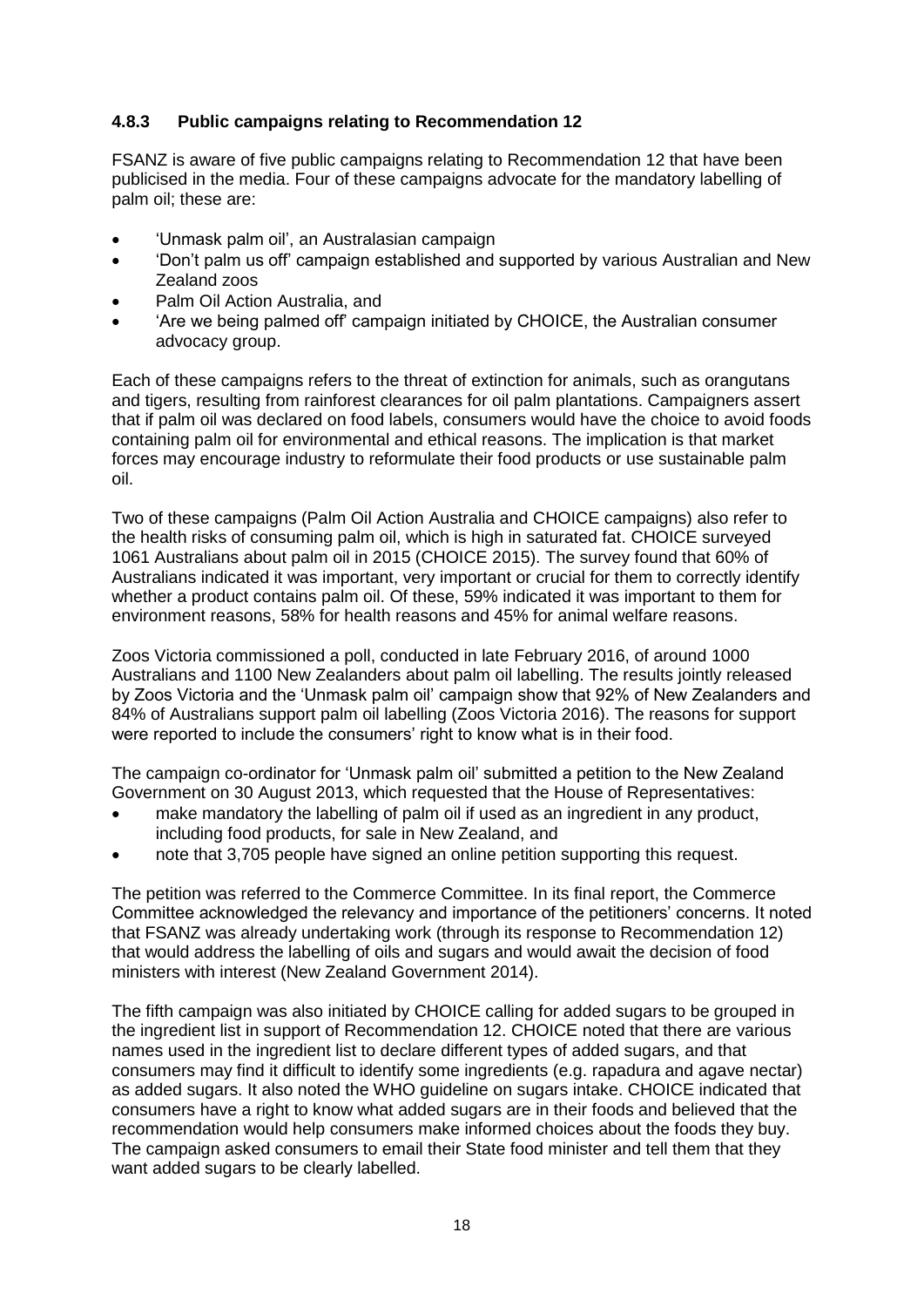# <span id="page-21-0"></span>**5 Conclusions**

The key findings from this technical evaluation of Recommendation 12 are as follows:

- Historically, the intended purpose of ingredient labelling is to provide adequate information about the ingredients in a food to enable consumers to make informed choices. While the order of the statement of ingredients provides an indication of the contribution of an ingredient to a food based on its ingoing weight, the amount it contributes is not quantified. It is therefore limited in its application and functionality in regard to supporting food choices consistent with dietary guidelines. On the other hand, the NIP provides quantified nutritional information to assist consumers make decisions about dietary intakes of nutrients (e.g. sugars and fat) or energy, and to compare the nutritional content of food products.
- A number of complex issues and implications associated with the existing labelling requirements in the Code have been identified which would need to be fully assessed should Recommendation 12 be considered further. Some of these could have significant impacts on various stakeholders which would need to be considered. Given these complex issues and potential impacts, FSANZ considers that changes arising from the recommendation would likely be difficult to implement.
- FSANZ is not aware of any mandatory overseas regulations that currently require sugars, fats or vegetable oil ingredients to be identified as 'added' or to be grouped together in the ingredient list. However, various requirements exist in the US, EU and Canada for the specific naming of fats and oils ingredients, and Health Canada is proposing to group sugars-based ingredients in the ingredient list under the common name 'sugar'. While not associated with ingredient labelling, the US has recently introduced a new rule requiring nutrition labelling of added sugar, and a Bill was presented in the UK proposing to mandate a separate statement for sugar content (as teaspoons of sugar). The outcome of the Canadian proposal, and the effectiveness of each of these labelling measures, are not yet known.
- In targeted consultation, food manufacturing representatives considered that the changes arising from the recommendation would significantly impact the production and labelling of all processed foods containing sugars, fats and vegetable oil ingredients. Due to data limitations, a more definitive analysis cannot be made at this time, especially on the magnitude of costs to industry on production and labelling of products.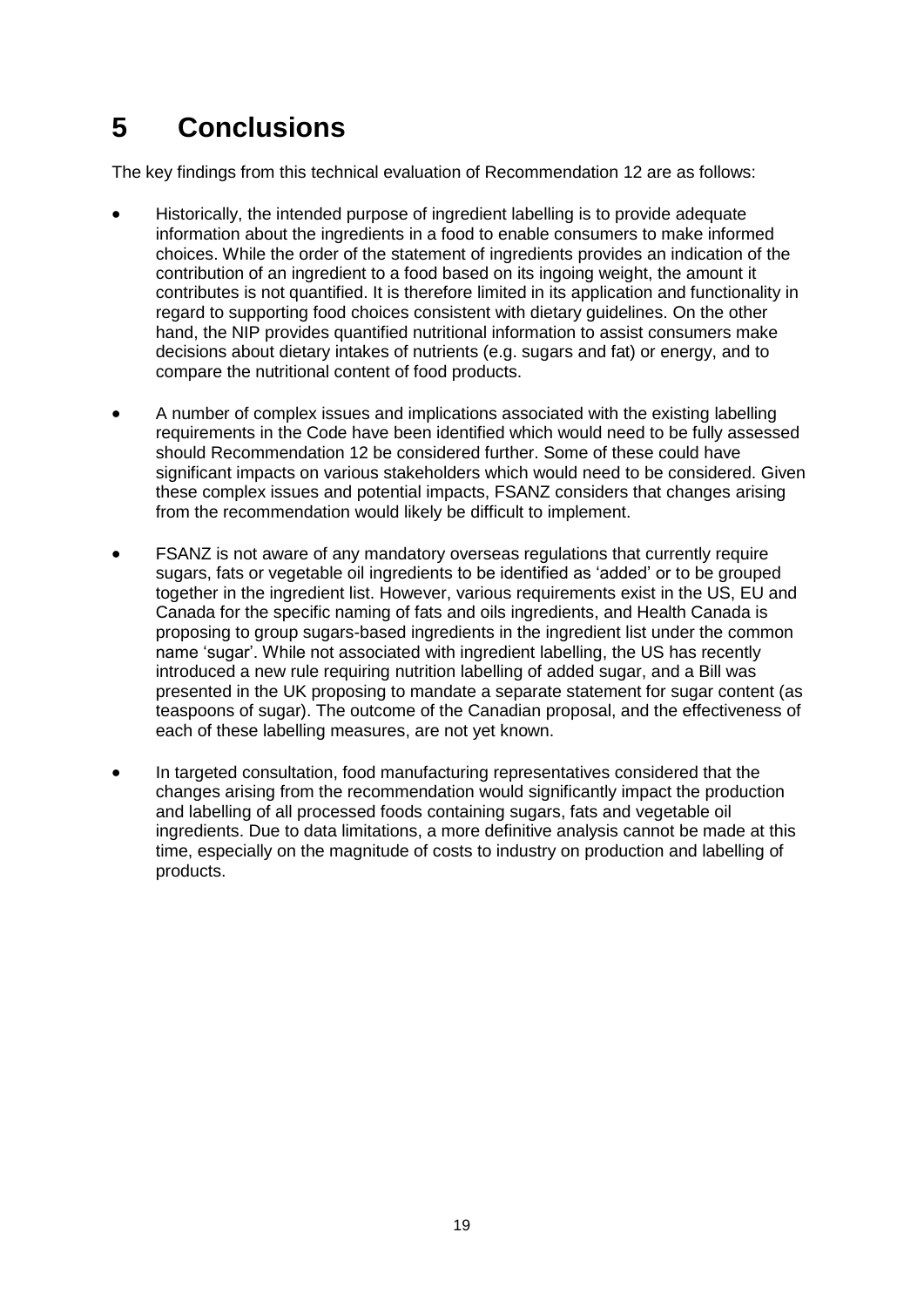- Grouping added sugars and added fats/vegetable oils as proposed by the recommendation would likely assist consumers who are interested in these ingredients or wish to avoid these ingredients. The moderate levels of believability, trustworthiness, subjective understanding and personal relevance shown in the FSANZ 2015 Consumer Label Survey suggests there is a solid basis from which to enhance consumer evaluations of the statement of ingredients. The association of the use of the ingredient list in the current format (in accordance with the current Code) with incorrect choices with respect to sugar suggests more investigation is needed. In particular, detailed experiments that include the possible changes to the ingredient list should be undertaken to protect against unintended consequences. The mock packages used as stimuli in the FSANZ 2015 Consumer Label Survey did not show optional information such as the Daily Intake Guide, Health Star Rating, or nutrition content or health claims. Further research is required to determine how the presence of the various optional label elements influences consumer use of mandatory label elements such as the statement of ingredients.
- In conclusion, there is limited evidence about the impact of grouping added sugars, fats and vegetable oils on consumer behaviour. The information that is available suggests that this labelling would likely assist consumers, who are interested in, or seeking to avoid, these ingredients. However, further consumer research should be undertaken to consider any unintended consequences and to determine the influence of other label elements, such as the voluntary Health Star Rating label which is currently being implemented in Australia and New Zealand. Furthermore, FSANZ notes that there may be other options in respect of both sugar and fat/vegetable oil labelling that could be considered for Australia and New Zealand. However, consideration of mandating the ingredient labelling changes proposed by the recommendation or any other options for changes to the labelling of sugar and fats/vegetable oils would require further analysis, including consideration of the costs and expected benefits.

## <span id="page-22-0"></span>**6 References**

ANZFA (1998) Development of Joint Australia New Zealand Food Standards. As part of the process of the Review of the Food Standards Code*.* Review of the Statement of Ingredients. Interim Inquiry Report Proposal P143. Australia New Zealand Food Authority

ANZFA (1999) Inquiry Report P167 – Review of Nutrition Labelling. Australia New Zealand Food Authority

Australian Bureau of Statistics (2016) Producer Price Indexes, Australia, March Quarter 2016 [http://www.abs.gov.au/ausstats/abs@.nsf/mf/6427.0 Accessed 10 May 2016](http://www.abs.gov.au/ausstats/abs@.nsf/mf/6427.0%20Accessed%2010%20May%202016)

Blewett N, Goddard N, Pettigrew S, Reynolds C, Yeatman H (2011) Labelling logic: Review of food labelling law and policy (2011). Department of Health and Ageing, Canberra, Australia.

[http://www.foodlabellingreview.gov.au/internet/foodlabelling/publishing.nsf/content/48C0548](http://www.foodlabellingreview.gov.au/internet/foodlabelling/publishing.nsf/content/48C0548D80E715BCCA257825001E5DC0/$File/Labelling%20Logic_2011.pdf) [D80E715BCCA257825001E5DC0/\\$File/Labelling%20Logic\\_2011.pdf](http://www.foodlabellingreview.gov.au/internet/foodlabelling/publishing.nsf/content/48C0548D80E715BCCA257825001E5DC0/$File/Labelling%20Logic_2011.pdf) Accessed 10 November 2014

CHOICE (2015) palm oil survey results. CHOICE, New South Wales, Australia

Commonwealth of Australia (1997) Development of joint Australia New Zealand Food Standards. As part of the process of Review of the Food Standards Code. Assessment for provisions of the statement of ingredients. Full Assessment Report Proposal P143